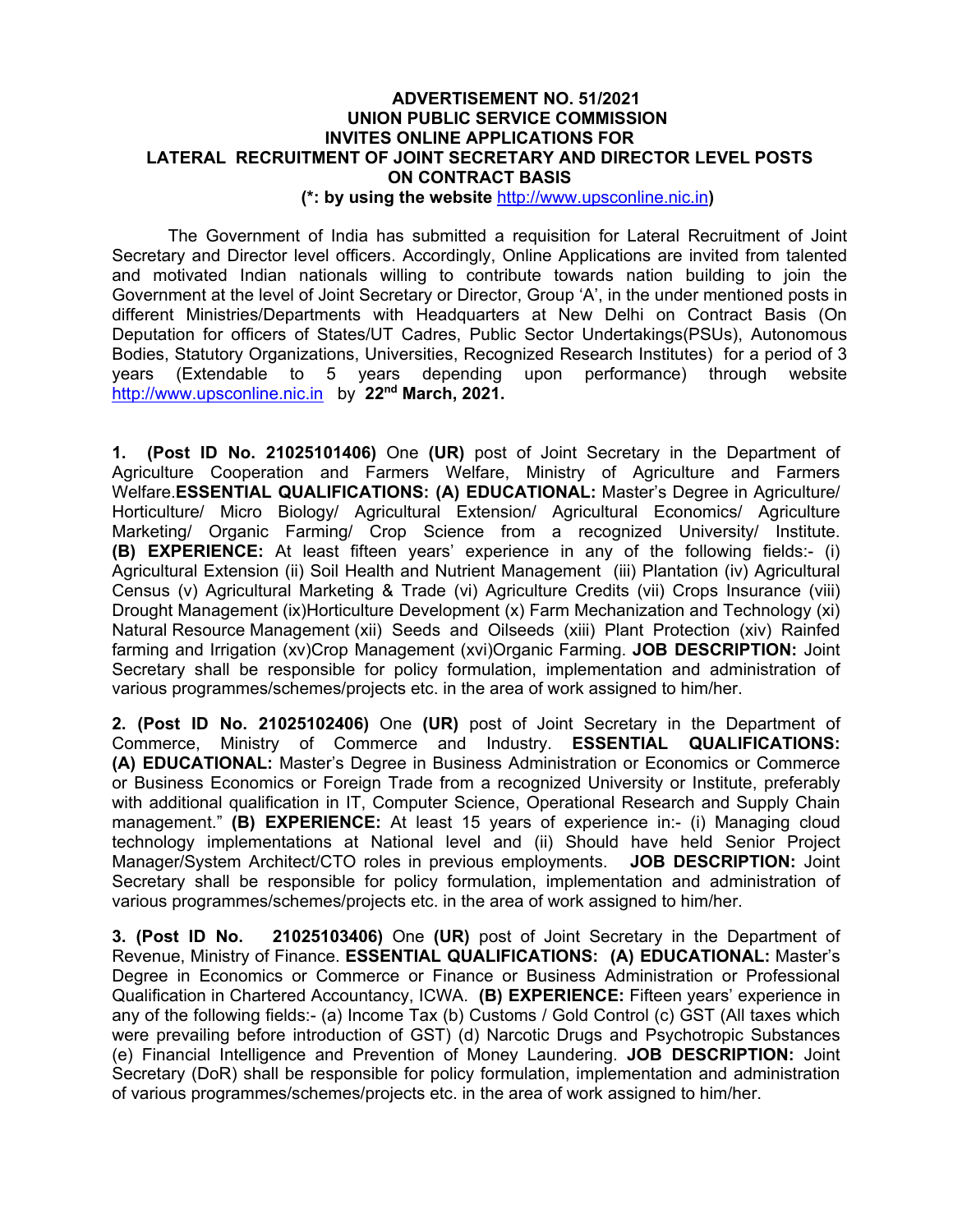**4. (Post ID No. 21025104406**) One **(UR)** post of Director (Agriculture Marketing), Department of Agriculture, Cooperation and Farmers Welfare, Ministry of Agriculture and Farmers Welfare. **ESSENTIAL QUALIFICATIONS: (A) EDUCATIONAL:** Master's Degree in Agriculture with specialization in Agricultural Economics or Agribusiness or Agriculture Marketing from a recognized University/ Institute. **(B) EXPERIENCE:** At least 10 Years' experience in the field of Agricultural Marketing including Agribusiness. **DESIRABLE:** Post Graduate Diploma in Management (PGDM)/Master's Degree in Business Administration from a recognized University/ Institute. **JOB DESCRIPTION:** (i) To monitor implementation of various components of Integrated Scheme for Agricultural Marketing (ISAM) such as Agriculture Marketing Infrastructure (AMI), Venture Capital Assistance (VCA). (ii) Development and expansion of e-NAM/e-trading and development of e-NAM as platform of platforms. (iii) To monitor market trends and other analysis of the agriculture market system through Agmarknet portal to support policy and decision making. (iv) To help strengthening of Marketing Research and Information Network (MRIN) Scheme to enable forecasting of demands and price of agricultural commodities. (v) To provide support for strengthening Agmark grades and standards of agricultural and allied produce under Agricultural Produce (Grading and Marking) Act to coordinate with Agmark laboratories for implementation of standards. (vi) To develop and strengthen testing, grades and standards under e-NAM. (vii) To coordinate formation and promotion of Farmer Produce Organisations (FPOs). (viii) To coordinate development of Village Haats/GrAMS. (ix) To provide support in initiating and implementing reforms in Agriculture Marketing and Contract Farming including coordination with States for promotion of Model Agricultural Produce and Livestock Marketing (Promotion & Facilitation) Act, 2017 and Model Agricultural Produce and Livestock Contract Farming and Services (Promotion & Facilitation) Act, 2018. (x) To coordinate & promote Central Ordinance on Farmers' Produce Trade and Commerce (Promotion and Facilitation) Ordinance 2020. (xi) To develop proper Market Intelligence and Forecasting System in collaboration with partners for it's dissemination. (xii) To coordinate with organizations such as DMI, SFAC and NIAM for ensuring smooth implementation of schemes and programmes being run by these organizations in Agriculture Marketing. (xiii) Budget formulation and implementation for Marketing Division. (xiv) To liaise and coordinate with State Govts./UT Administrations, industries and other stakeholders to identify gaps, deficiencies and emerging challenges in Agriculture Marketing sector for targeting policy reforms and other interventions in Agriculture Marketing. (xv) To analyse project reports of organizations such as FAO, World Bank etc. (xvi) To formulate and prepare EFC Notes and Cabinet Notes on issues relating to Agriculture Marketing. (xvii) To formulate schemes in the area of Agriculture Marketing and to prepare Operational Guidelines and Standard Operating Procedures on such schemes. (xviii) To scrutinize Draft Project Reports (DPR) on various schemes in the area of Agriculture Marketing. (xix) To assess the requirement for skill development in agriculture marketing and formulate plans for strengthening of skill development and capacity building.

**5. (Post ID No. 21025105406)** One **(UR)** post of Director (Aviation Management), Ministry of Civil Aviation. **ESSENTIAL QUALIFICATIONS: (A) EDUCATIONAL:** (i) B.E/B.Tech. from a recognized University/ Institute. **OR** (i) Bachelor's Degree in Science from a recognized University/ Institute and (ii) Master's Degree in Business Administration from a recognized University/ Institute. **(B) EXPERIENCE:** Minimum 10 years experience in Aviation Sector. **DESIRABLE:** Experience in Information Technology/Law/Financial Management. **JOB DESCRIPTION:** Disposal of Government Business related to Aviation Sector.

**6. (Post ID No. 21025106406)** One **(UR)** post of Director (Agriculture Trade Specialties), Department of Commerce, Ministry of Commerce and Industry. **ESSENTIAL QUALIFICATIONS: (A) EDUCATIONAL:** Master's Degree in Business Administration or Agricultural Marketing or Economics or Foreign Trade or Commerce or Business Economics or Quantitative Methods/ Statistics from a recognized University or Institute. **(B) EXPERIENCE:** Minimum 10 years experience in agriculture commodity export promotion/ overseas marketing strategy formulation and implementation work. **JOB DESCRIPTION:** (i). Compiling agriculture commodity wise data / information on global and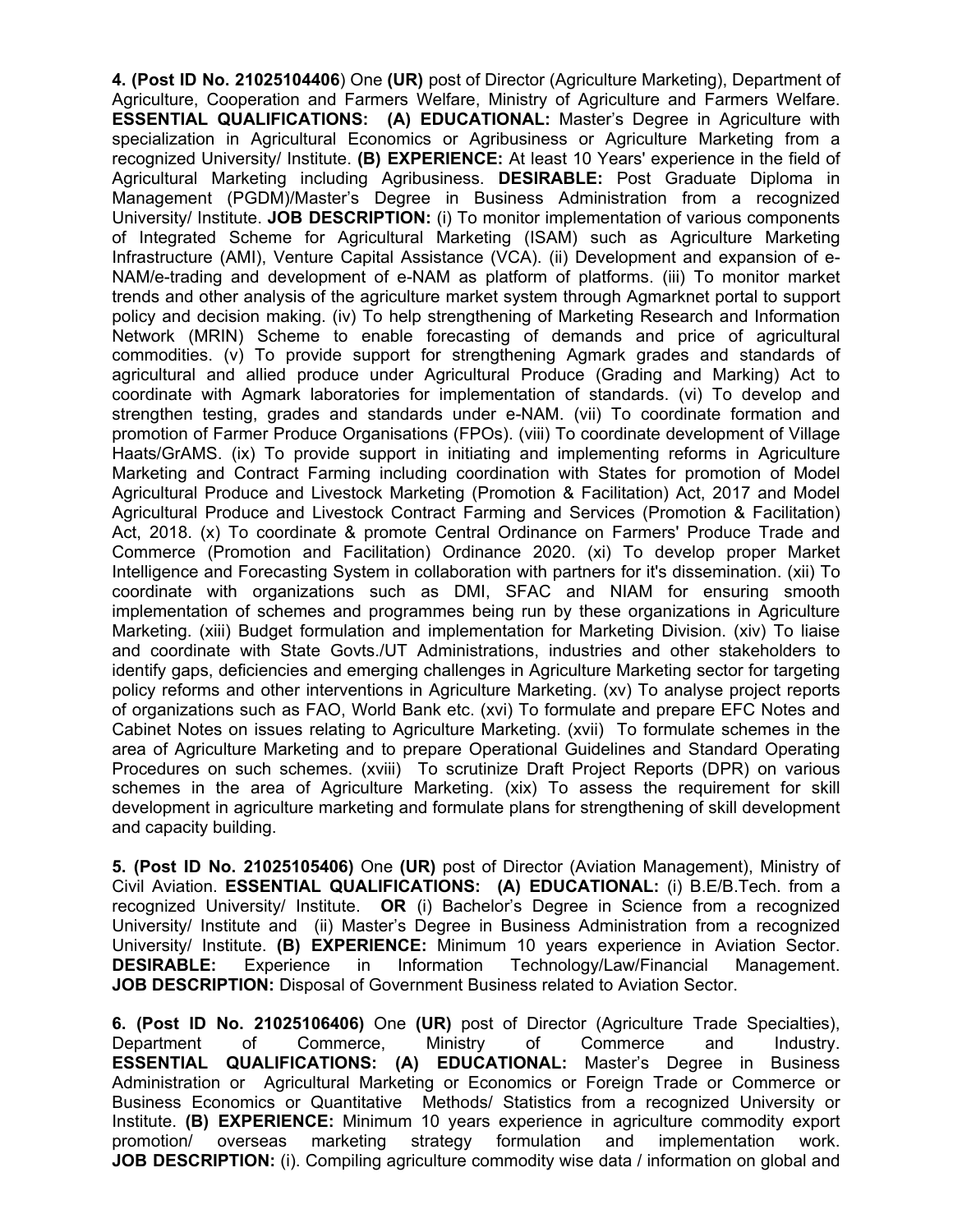India's agriculture trade and manufacturing trends, and its analysis using suitable computational techniques to provide inputs for formulating and implementing market specific agriculture commodity marketing and export strategies Covering aspects like: 1. Approach to addressing Tariff and non-tariff barriers faced abroad, including in the area of SPS requirements, 2. Capacity building/promotional/ incentivization/ facilitation measures for enabling competitiveness, market penetration and brand positioning / awareness.(ii) Organization of domestic and overseas stakeholder consultations and coordination exporter/ producer outreach and interface with overseas missions, relevant overseas stakeholders, foreign missions in India, GoI departments / agencies, state governments etc; (iii) Conduct/ commission and oversee research and analytical studies to devise strategies to support the attainment of targeted outcomes.(iv) Coordinate and plan participation in trade shows and ensure all activities to facilitate exporters to design efficient marketing strategies.(v) Evaluate all reports submitted by Missions and Industry and recommend appropriate changes in strategy ;if required.(vi) Monitor all existing and prospective markets and assist to identify appropriate business opportunities.(vii) Prepare effective export business plans to achieve export targets.(viii) Provide training to exporters and producers perform assessment of all work and assist to achieve all export objectives.(ix) Study and research the changing landscape in agriculture export markets especially with regard to non tariff barriers to Indian exports.(x) Identifying & processing agriculture related trade, tariff and production data relevant to the international trade.(xi) Implementation of the Agriculture Export-Policy at the center and the state level;(xii) Handling issues relating to the Agreement on Agricultural negotiations at the WTO;(xiii) Coordinating with the regulatory authorities and advising the government for implementation of technical standards, SPS and TBT measures.

**7. (Post ID No. 21025107406)** One **(UR)** post of Director (Exports Marketing), Department of Commerce, Ministry of Commerce and Industry. **ESSENTIAL QUALIFICATIONS: (A) EDUCATIONAL:** Master's Degree in Business Administration or Economics or Foreign Trade or Commerce or Business Economics or Quantitative Methods/ Statistics from a recognized University or Institute. **(B) EXPERIENCE:** Minimum 10 years work experience in commodity/ services level export promotion/ overseas marketing strategy formulation and implementation work. **JOB DESCRIPTION:**(i) Compiling commodity/ sector wise data / information on global and India's goods and services trade and manufacturing trends and its analysis using suitable computational techniques to provide inputs for formulating and implementing market specific sectoral/ commodity marketing and export strategies covering aspects like: 1)Approach to addressing Tariff and non-tariff barriers faced abroad, including in the area of SPS TBT requirements, 2) Capacity building/promotional/ incentivization/ facilitation measures for enabling competitiveness, market penetration and brand positioning / awareness (ii) Organization of domestic and overseas stakeholder consultations and coordination exporter/ industry outreach and interface with overseas missions, relevant overseas stakeholders, foreign missions in India, GoI departments / agencies, state governments etc; (iii)Conduct/ commission and oversee research and analytical studies to devise strategies to support the attainment of targeted outcomes. (iv) Supervise efficient working of EPCs, design export strategies according to importing country requirements. (v) Coordinate and plan participation in trade shows and ensure all activities to facilitate exporters to design efficient marketing strategies. (vi)Evaluate all reports submitted by Missions and Industry and recommend appropriate changes in strategy; if required. (vii) Monitor all existing and prospective markets and assist to identify appropriate business opportunities. (viii) Prepare effective export business plans to achieve export targets. (ix) Provide training to exporters and producers perform assessment of all work and assist to achieve all export objectives. (x)Study and research the changing landscape in agriculture export markets especially with regard to non tariff barriers to Indian exports. (xi) Keeping abreast of WTO rules and regulations and their implications.

**8. (Post ID No. 21025108406)** One **(UR)** post of Director (Foreign Trade Analyst), Department of Commerce, Ministry of Commerce and Industry. **ESSENTIAL QUALIFICATIONS: (A) EDUCATIONAL:** Master's Degree in Business Administration or Economics or Foreign Trade or Commerce or Business Economics or Quantitative Methods/Statistics from a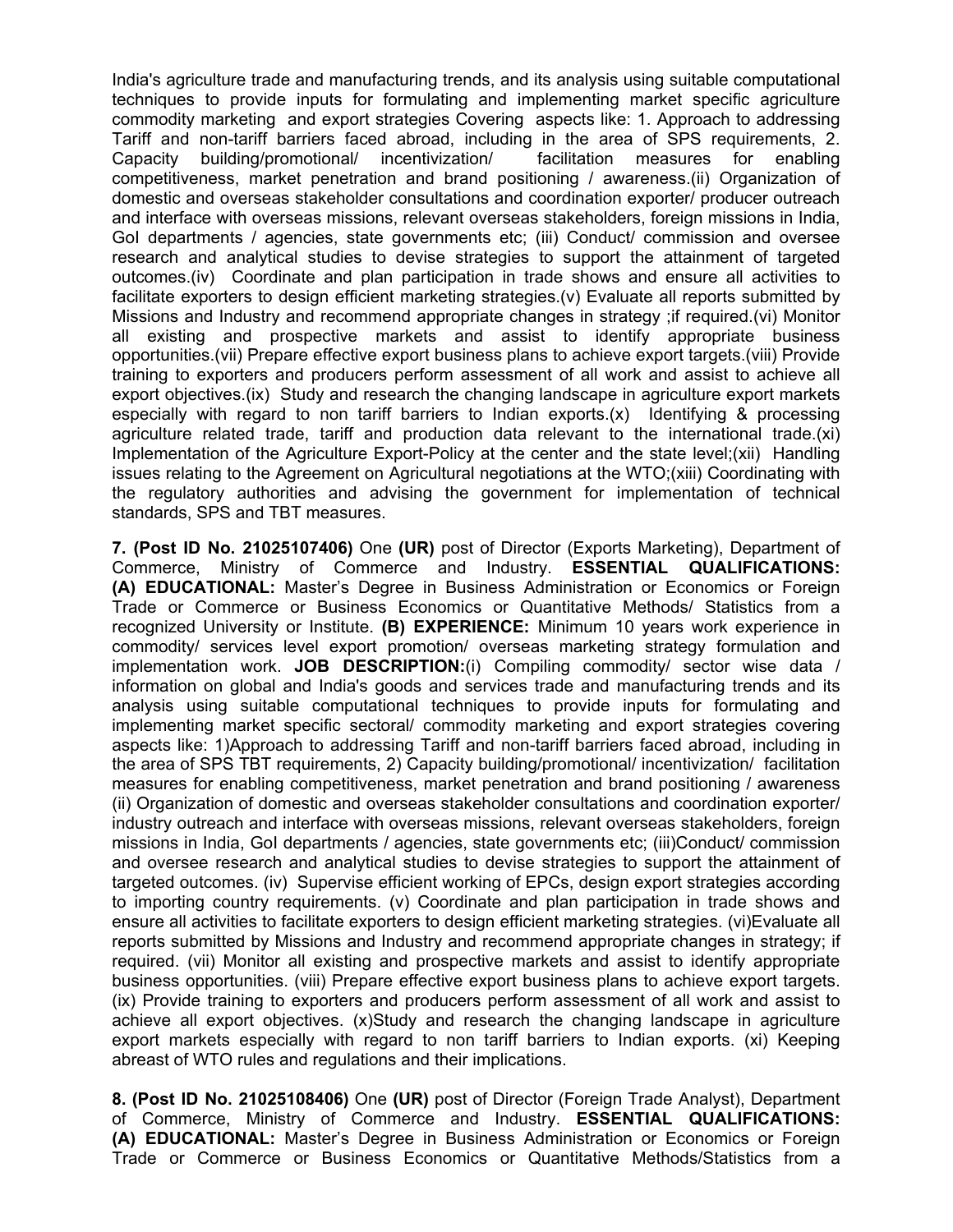recognized University or Institute. **(B) EXPERIENCE:** Minimum 10 years experience in the areas of trade analysis and forecasting/ business/market analysis/ study/implementation of Central/State Government regulations governing international trade. **JOB DESCRIPTION:** (1). Compiling goods and services related aggregated and HS/services code wise disaggregated foreign trade, FDI data and related economic data, with other attributes like import/export policies, tariff and non-tariff measures, domestic/overseas production situation etc. (2). Economic analysis of this Trade / FDI and economy related data, applying statistical and trade competitiveness determining techniques and concepts, using advanced computational methods using Excel Data and other similar statistical tools, to provide inputs for policy formulation and implementation to actualize trade investment opportunities and interests, inter-alia, covering aspects like: (i) Areas of comparative advantage (ii) Global demand /trade trends and opportunities (iii) Addressing Tariff and non-tariff measures / barriers faced abroad and their optimal domestic calibration, including in the area of SPS / TBT standards. (iv) Measures for enhancing domestic competitiveness for export growth and attracting FDI. (v) Measures for exporter / investor facilitation and incentivization (vi) Invocation of trade defense measures by way of CVD safeguards and ADD. (vii)Analysis of preferential trade under FTAs and measures for protecting domestic interests, including with regard to Rules of Origin compliances, bilateral safeguards, FTA reviews etc. (3). Organization of domestic and overseas stakeholder consultations and coordination , exporter / investor / industry outreach and interface with relevant GoI departments / agencies, state governments, overseas stakeholders/ missions, foreign missions in India etc; (4).Assisting in formulation of appropriate trade fiscal / sectoral policy interventions; (5). Conduct/ commission and oversee research and analytical studies to devise strategies to support the attainment of targeted outcomes in the area of foreign trade and investment promotion. (6). Keeping abreast of WTO rules and regulations and their implications.

**9. (Post ID No. 21025109406)** One **(UR)** post of Director (Logistics), Department of Commerce, Ministry of Commerce and Industry. **ESSENTIAL QUALIFICATIONS: (A) EDUCATIONAL:** Master's Degree in Business Administration or Economics or Foreign Trade or Commerce or Business Economics or Operations Research /Quantitative Methods/ Statistics from a recognized University or Institute. **(B) EXPERIENCE:** Minimum 10 years experience in any of the field of operations research modeling / simulation work for logistics optimization, including in aspects like infrastructure / transport mix optimization, seamless multimodal network development with integrated procedural and approvals mechanisms and monitoring instrumentation, Supply Chain Management and related strategy development implementation. **JOB DESCRIPTION:** (i) Analyzing prevailing logistics structures and procedures across modes and their deficiencies and associated infrastructure/ procedural gaps/ inefficiencies and inter-modal imbalance and in optimality. (ii) Analyzing the constituent and overall costs of logistics services/ operations and determining the most cost-effective and efficient means of transportation services through operational research tools and scenario building, and conceiving and utilizing logistics IT systems and software to optimize procedures and practices (iii) Providing arranging relevant data and analysis of all elements of supply chains. (iv) Based on the above analysis, developing coordinated and integrated inter modal logistics interventions including for infrastructure creation and paperless on-line digital monitoring / management / trans shipment onward movement approval systems, under common procedural and documentation frameworks, in collaboration with departments concerned to achieve the optimal, cost minimizing integrated inter modal logistics mix. (v) Monitoring and working towards harmonizing supply chain operations. (vi) Working with Ministries on optimal mode-mix and routing of goods. (vii) Regular preparation and submission of appropriate and accurate logistics reports for senior management. (viii) Identifying ways to encourage private sector participation in logistics. (ix) Undertaking necessary stakeholder consultation and coordination for achieving the above objectives.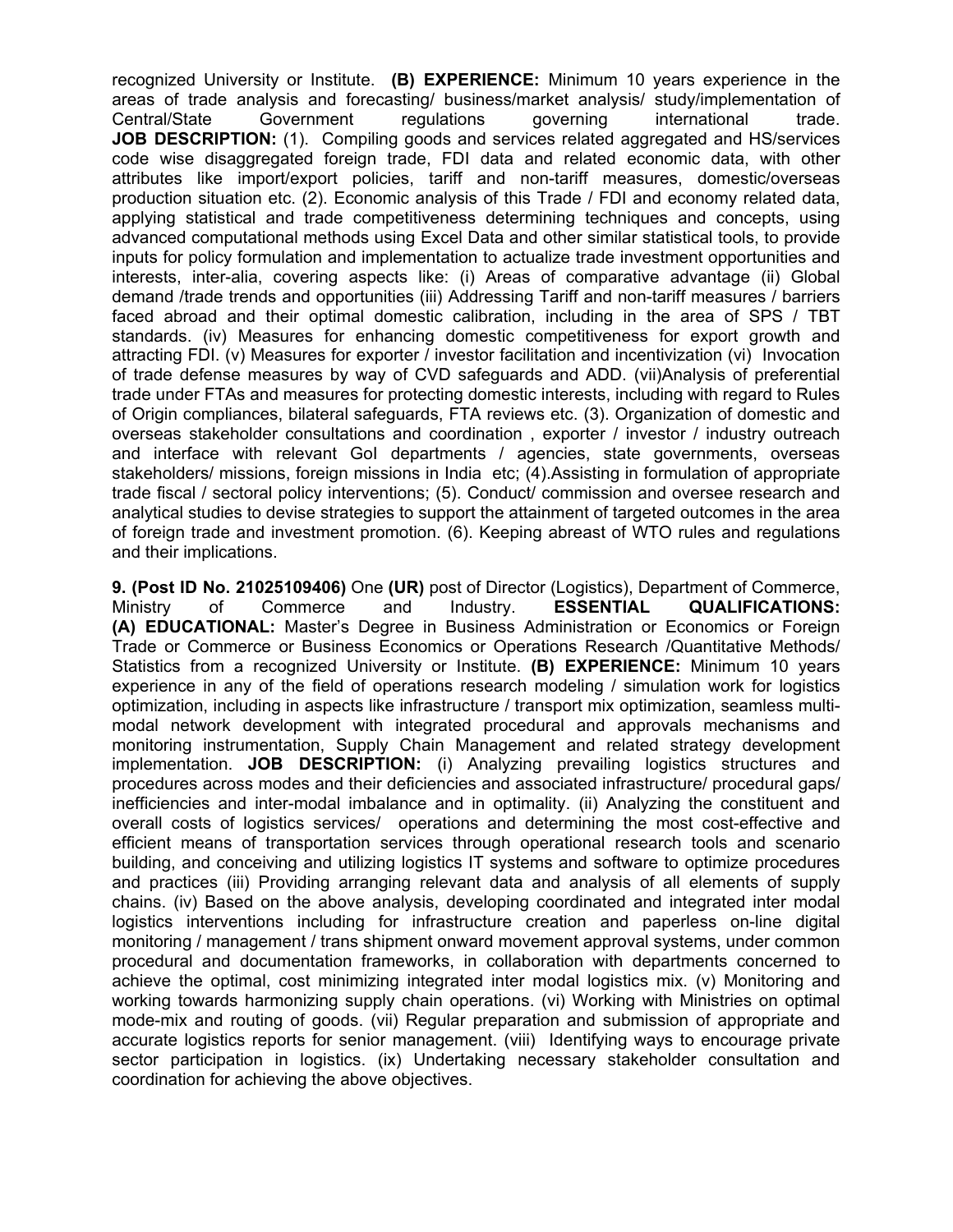**10. (Post ID No. 21025110406)** One **(UR)** post of Director (Logistics), Department of Food and Public Distribution, Ministry of Consumer Affairs, Food and Public Distribution. **ESSENTIAL QUALIFICATIONS: (A) EDUCATIONAL:** B.E./B.Tech. or Master's Degree in Business Administration from a recognized University/ Institute. **(B) EXPERIENCE:** Minimum 10 years of experience in logistics, especially movement of goods. **DESIRABLE:** Master's Degree in Business Administration (Logistics Management/Supply Chain Management) from a recognized University/ Institute. **JOB DESCRIPTION:** i) Planning and monitoring the movement of food grains after their take-over by FCI to the recipient States. ii)Coordination with the Railways regarding supply of Rakes/Wagons for loading of sponsored food grains. iii) Attending to the complaints/representations from the States Governments/ State Agencies/ UTs regarding inadequate movement of food grains to and from the States. iv) Reviewing and monitoring induction of food grains in difficult areas viz. Assam/ NE and J&K, Sikkim etc. and other critical areas identified from time to time and organizing review meeting as and when required. v) Follow up action with Railways, where necessary, on matters relating to imposition of restrictions on movement of food grains in accordance with Central Orders issued by the Central Government. vi) Priority Schedule of Booking of Traffics in Railways. vii) Approaching the Railways for Relaxation of booking restrictions likely to adversely affect the movement and availability of food grains. viii) Watching of releases of food grains wagons at various important terminals in the country identified from time to time. ix) Maintenance of statistics regarding movement of indigenous food grains on FCI account from surplus to deficit states and calling for data from FCI Head Office and Regional Offices regarding movement of food grains. x) Assistance to and liaison/coordination with state Governments/ Public Sector Undertaking and other Railway Users in the movement of food grains and other agricultural products (Inter –State and Intra-State). xi) Coordination regarding positioning of Gunny bales for FCI and State Agencies, tentative scheduling, movement and timely availability thereof for both Rabi and Kharif seasons. xii) Compilation/issue of detailed Sugar Movement Programme on Monthly basis on receipt of Sugar Release Statement from the Directorate of Sugar for movement of levy Sugar to various States. xiii) Audit objections relating to transit losses, demurrage, Wharfage etc. paid by FCI to Railways during transportation of food grains by Railways. xiv) Policy matters regarding pacing conditions, weighing at Railways premises, issue of clear RRs, provisions of dunnage etc. xv) Assistance in movement of rakes for loading of levy sugar to North East, J&K etc. xvi) Liaison with Railways Board, Zonal and Port Trust, Railway authorities, State Governments and FCI. xvii) Coastal movement of foodgrains for internal consumption excluding its financial aspects and cost factors. xviii) Monitoring of Movement/ shipments of imported food grains (imported on Govt. a/c) from the time of shipment schedule, departure from ports, arrivals and daily unloading at ports, clearance from ports and further dispatches by rail/road.

**11. (Post ID No. 21025111406)** One **(UR)** post of Director (Warehouse Expertise), Department of Food and Public Distribution, Ministry of Consumer Affairs, Food and Public Distribution. **ESSENTIAL QUALIFICATIONS: (A) EDUCATIONAL:** B.E./B.Tech or Master's Degree in any subject from a recognized University/Institute. **(B) EXPERIENCE:** Minimum 10 years of experience in dealing with the warehousing in managerial capacity or handling of projects related to construction of godowns/silos (10000 MT and above) for food grains and other commodities and multimodal logistics. **DESIRABLE:** i) Master's Degree in Business Administration from a recognized University/ Institute. ii) Knowledge of International/ National practices in warehousing and issues related to the same and the latest technological developments in the sector like IT systems/ cold storage management/ supply chain management/ farm gate logistics in warehousing sector. **JOB DESCRIPTION:** To monitor the work relating to infrastructure development implementation of schemes relating to warehouses and logistics development, regulation and registration of warehouses, promotion of technological upgradation and introduction of new technologies in warehousing and logistics and other technical duties and functions as may be assigned by the Competent Authority from time to time. Arrange relevant data and analysis through supply chains, monitoring supply chain operations work with ministries on optimal mode and routing, conceiving and utilizing logistics IT systems or software to optimize procedures, prepare appropriate and accurate logistics reports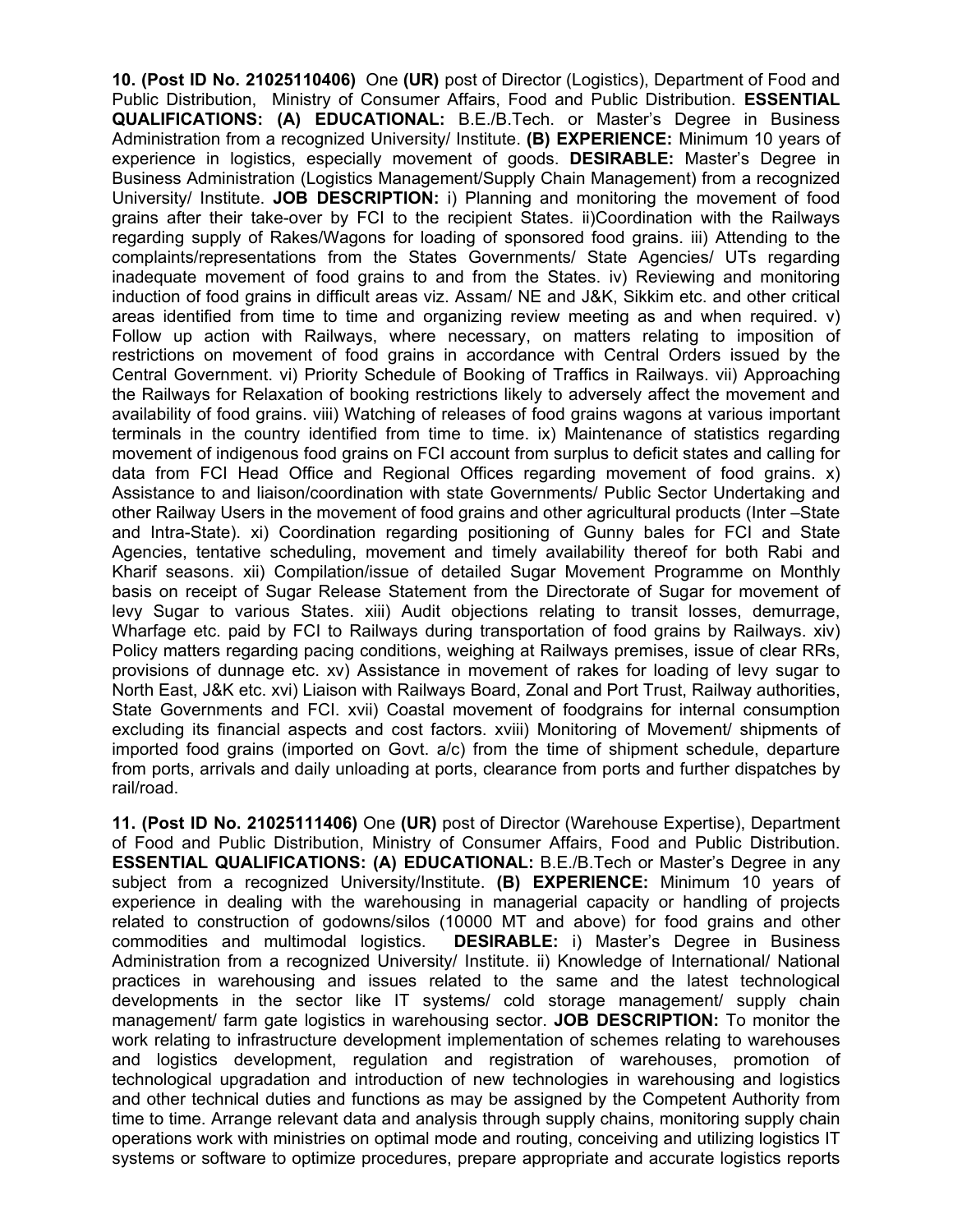for senior management, coordinate multi sectoral input of investment, finances, technological knowhow and upgradation, knowledge sharing etc. in logistics and warehouse management.

**12. (Post ID No. 21025112406)** One **(UR)** post of Director (Edu Tech),Department of Higher Education, Ministry of Education. **ESSENTIAL QUALIFICATIONS: (A) EDUCATIONAL:** Master's Degree in Computer Application/B.E./B.Tech in Computer Science from any recognized University/Institute. **(B) EXPERIENCE:** 10 years of working experience out of which 5 years experience in design and development of virtual learning projects/platforms like MOOCs, Virtual Lab, Digital Library, robotics and related education technology products/solutions, facilitating AI (Artificial Intelligence) based personalized/adaptive learning, or some education technology company /organization. **DESIRABLE:** M.E./M.Tech in Computer Science from a recognized University/Institute. **JOB DESCRIPTION:** (i).To provide technical and policy support in conceptualization, design, development and implementation of educational e-content, courses (MOOSc) and projects/digital platforms that impart teaching and learning using ICT in online education. (ii)**.** To adopt best practices, emerging technologies and identify potential in education technology for better teaching/learning outcome.(iii) To collaborate effectively with institutions/organizations implementing projects under National Mission on Education through ICT(NMEICT). (iv) To develop strategies/roadmap in online education aligned with National Education Policy-2020.

**13. (Post ID No. 21025113406)** One **(UR)** post of Director (Edu Laws), Department of School Education and Literacy, Ministry of Education. **ESSENTIAL QUALIFICATIONS: (A) EDUCATIONAL:** i) Bachelor Degree in Law from a recognized University or Institute and ii) Registered in any State Bar Council/ Bar Council of India in terms of Advocate Act, 1961. **(B) EXPERIENCE:** Minimum 10(Ten) years experience in the field of law; providing Legal Services in Educational Sector. **DESIRABLE:** Master's Degree in Law from a recognized University/Institute. **JOB DESCRIPTION:** (i) Giving holistic advice on legal matters. (ii) Monitoring and reviewing implementation of existing Acts and Rules in the Department to simplify them and make them more effective. (iii) Close liaison with Government counsels and Courts for all cases related to School Education across India. (iv) Any other related matters that might be directed by immediate supervisor from time to time.

**14. (Post ID No. 21025114406)** One **(UR)** post of Director (ICT Edu), Department of School Education and Literacy, Ministry of Education. **ESSENTIAL QUALIFICATIONS: (A) EDUCATIONAL:** Master's Degree in Computer Application or B.E./ B.Tech from a recognized University/Institute in the field of Education Technology, Information and Communication Technology(ICT), Computer science. **(B) EXPERIENCE:** Minimum 10 years experience in any of the field of:- i) Education technology/ICT in education, distance education. (ii) Experience in ICT in education policy issues, national policy development. (iii) Experience in strategic planning, project management, implementation and monitoring in Education Sector. **DESIRABLE:** Post Graduate/Doctorate Degree (Ph.D) from a recognized University/Institute in the above subjects. **JOB DESCRIPTION:** i) Guiding and monitoring Development of One nation, one digital platform, called DIKSHA. (ii) Guide, monitor, supervise, facilitate and ensure the development of high quality e-content (for students and teachers) that is Coherent with all digital modes – internet-based, TV and Radio – by the centre and states/UTs through NCERT and SCERT. (iii) Ensuring that a rich variety of educational software and e-content will be developed for school education (from pre-school to grade 12) in multiple languages/dialects/mother tongues and made available for students and teachers at all levels. (iv) Ensuring that all such software/e-content will be available in all major Indian languages and will be accessible to a wide range of users including students in remote areas and divyang students. (v) Coordination for Teaching learning e-content to be developed by all States in all regional languages as well as by the NCERT, CIET, CBSE, NIOS and other bodies/institutions and uploaded onto the DIKSHA platform. (vi) Conceive, Design, Guide, coordinate, monitor and IT based solutions for child wise tracking for Foundational Literacy and Numeracy and other grades. (vii) Identifying Emerging disruptive technologies that will necessarily transform the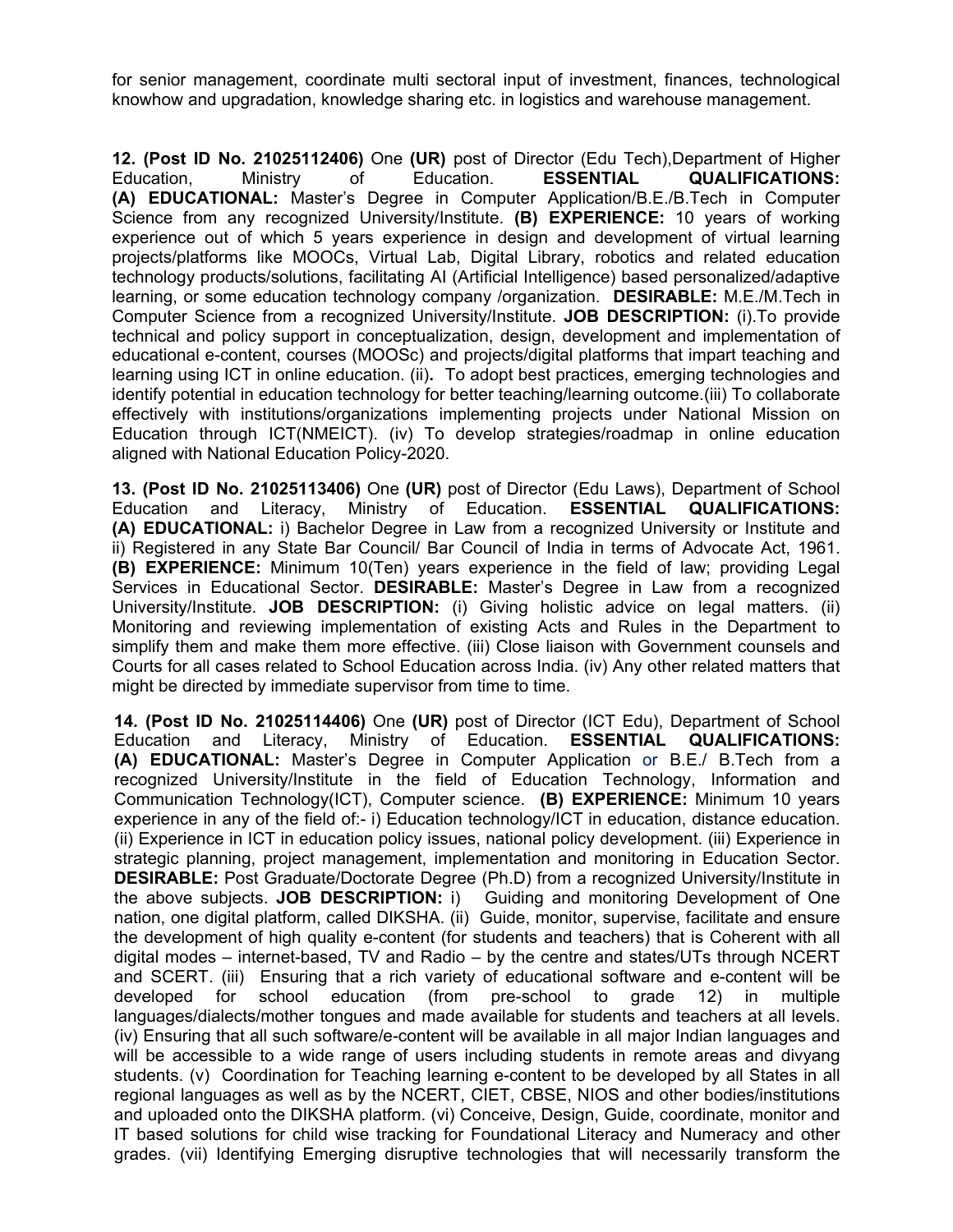education system. (viii) Creating standards and evaluation tools for evaluating the effectiveness of different type of Ed Tech (Technology for Students, Technology for Teachers, Technology for assessments). (ix) Provide direction research based understanding of latest development in Education Technology globally. (x) Organize, coordinate and facilitate national workshops, manage and monitor project budgets, resource allocation, prepare project monitoring reports, maintain continuous communication with partners, develop project communication materials, briefs and manage project external evaluations, etc. (xi) Any other related matter that might be directed by immediate supervisor from time to time.

**15. (Post ID No. 21025115406)** One **(UR)** post of Director (Media Management), Department of School Education and Literacy, Ministry of Education. **ESSENTIAL QUALIFICATIONS: (A) EDUCATIONAL:** Master's Degree from a recognized University/Institute in the field of journalism, media, content writing, Business Administration in Media Management or minimum 02(two) year PG Diploma in above fields. **(B) EXPERIENCE:** 10(Ten) years of experience in the field of media management / content writing. **DESIRABLE:** Doctorate Degree in the related discipline mentioned above. **JOB DESCRIPTION:** (i) A communication specialist who develops and coordinates development of targeted content for various media platforms. (ii) Preparation of communication plans and their implementation for various disseminations required by the department. (iii) Writing, proofreading and editing all media content, implement and manage media campaigns and deliver public relations and communications plans. (iv) Conducting indepth research on industry related topics in order to develop original content. (v) Developing content for blogs, articles, product descriptions, social media and website. (vi) Conducting keyword research and using SEO – best practices to increase traffic to the web site. (vii) Identifying needs and recommending new content to address gaps in the current content. (viii) Any other related matters that might be directed by immediate supervisor from time to time.

**16. (Post ID No. 21025116406)** One **(UR)** post of Director (Banking), Department of Financial Services, Ministry of Finance. **ESSENTIAL QUALIFICATIONS: (A) EDUCATIONAL:** Master's Degree from a recognized University/Institute in any Discipline. **(B) EXPERIENCE:** Minimum 10 years experience in Financial Sector with minimum 5 years experience in the field of credit system or payment and settlement systems. **DESIRABLE:** (i) Chartered Accountancy, (ii) Chartered Financial Analyst, (iii) Master in Business Administration. **JOB DESCRIPTION:** Analysis of developments in and formulation of legislation and public policy in India in respect of:- (i) The credit system and payment and settlement systems (including banks, non-banking financial sector and payment service providers); (ii) Governance aspects relating to the Reserve Bank of India, Public Sector Banks, Financial institutions and Regional Rural banks; (iii) Oversight of Public Sector Banks and Financial institutions and (iv) Policy, Planning and Programmes for financial inclusion and priority sector lending; (v) Matters relating to innovation in Banking Industries.

**17. (Post ID No. 21025117406)** One **(UR)** post of Director (Cyber Security in Financial Sector), Department of Economic Affairs, Ministry of Finance. **ESSENTIAL QUALIFICATIONS: (A) EDUCATIONAL:** B.E./B.Tech. in Computer Science/Information Technology from a recognized University/ Institute. **OR** Master's Degree in Science (Computer Science/ Information Technology) from a recognized university/ institute. **OR** Master's Degree in Computer Application from a recognized university/ institute. **(B) EXPERIENCE:** At least 10 years of experience in cyber/information security/Project Management roles in Financial Sector. **DESIRABLE:** i) Experience in cyber/information security in financial sector. ii) Certification in Cyber Security from any of the following: a) Certified Information Systems Auditor (CISA). b) Certified information systems security professional (CISSP). **JOB DESCRIPTION:** Governance of cyber security in financial sector. Managing projects and coordinating with multiple stakeholders in government, financial sector regulators, national and global agencies on various issues related to cyber security. Providing inputs on strategic and policy matters. The candidate will be responsible for monitoring sectoral efforts in financial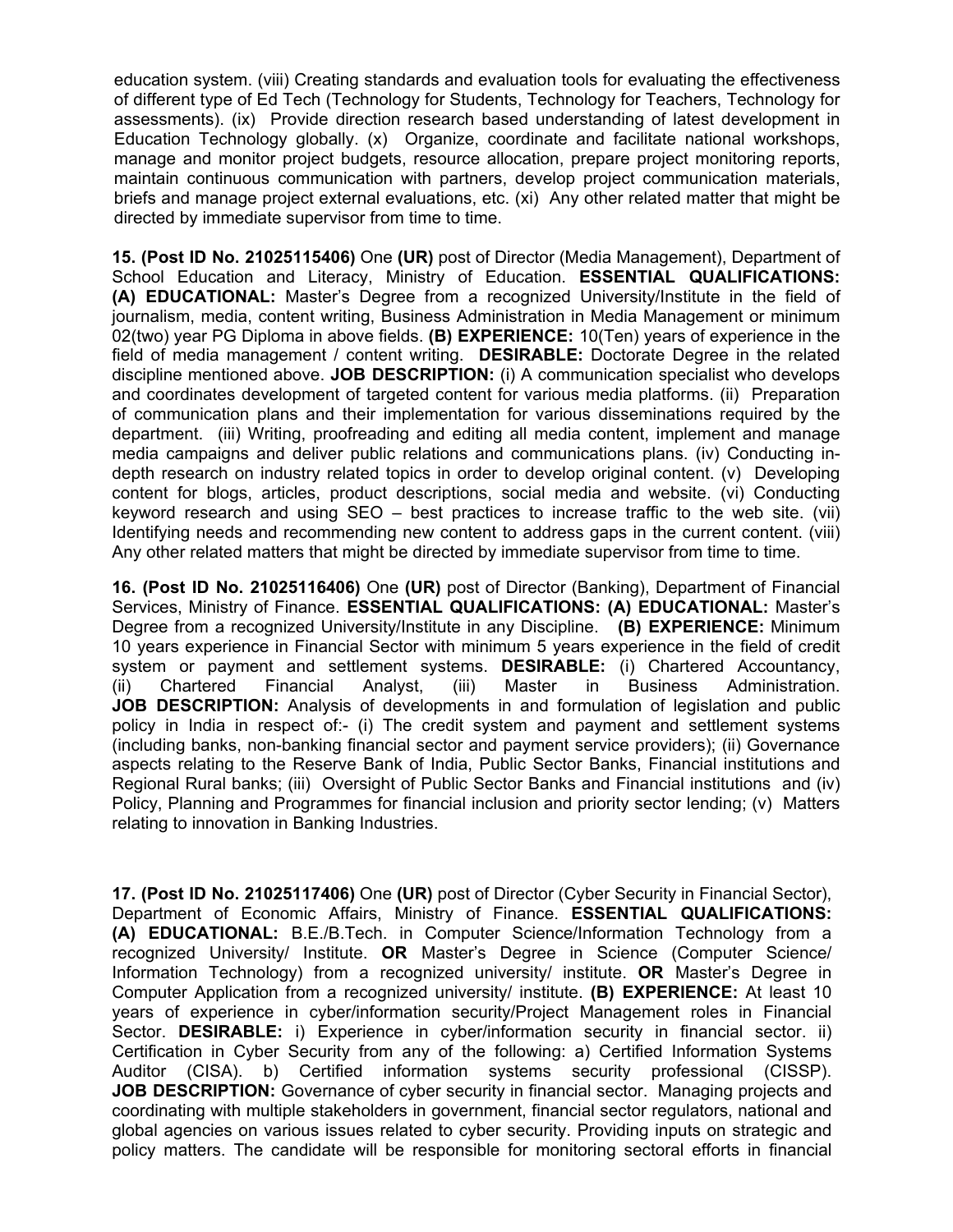sector towards maintaining dynamic and modern cyber security resilience and will undertake additional functions as may be called for given the specific requirements of the financial sector and prospective changes that may evolve in future. The candidate will also be responsible for strengthening Cyber Security Framework in financial sector in consultation with regulators and other agencies/Departments concerned, would be involved in all Cyber Security related work, Digital Payment Service Provider related work and Data Residency issues, will engage regularly with the experts and leading institutions including IIT, Indian Institute of Science, etc., on issues of Cyber security in financial sector, and attending to all work relating to cyber issues in financial sector which may come up in various national and international forums/ institutions/ Departments of Govt. of India.

**18. (Post ID No. 21025118406)** One **(UR)** post of Director (Digital Economy and Fin Tech), Department of Economic Affairs, Ministry of Finance. **ESSENTIAL QUALIFICATIONS: (A) EDUCATIONAL:**B.E./B.Tech. in Electrical/Electronics/Computer Science/ Mechanical or Master's Degree in Computer Application from a recognized University/ Institute. **(B) EXPERIENCE:** 10 years' experience in Finance Sector out of which atleast 5 years' experience in FinTech Companies/ Fin Tech functions of Banks/ Financial Institutions or Regulators. **DESIRABLE:** i) Master's Degree in Business Administration from a recognized University/Institute. (ii) At least two years' experience of working with an international organization working in the area of Fin Tech. **JOB DESCRIPTION:** i) Close monitoring of national and global digital economy and fintech landscape, including measurement of Digital Economy. ii) Identifying policy interventions, facilitating and monitoring investments for the Digital Economy, including Fin Tech. iii) Identifying digital infrastructure gaps, financing deficits policy interventions to overcome gaps, measuring progress. iv) Raise and pursue Digital Economy issues of interest to India in Multilateral and Bilateral Forums to grow India's contribution, including cross-border payments and remittances.

**19. (Post ID No. 21025119406)** One **(UR)** post of Director (Financial Market), Department of Economic Affairs, Ministry of Finance. **ESSENTIAL QUALIFICATIONS: (A) EDUCATIONAL:** Master's Degree in Economics/Finance**/**Business Administration from a recognized University or Institute. **(B) EXPERIENCE:** At least 10 years of experience in financial markets. **DESIRABLE:**  (i) Bachelor Degree in Law recognized University/ Institute; (ii) Doctoral Degree in Finance/ Economics from recognized University/ Institute. **JOB DESCRIPTION:** (i) Formulation of policies required for the overall development of equity, bond and commodity markets as well as the financial derivates markets; (ii) Formulation of policies required for easing the constraints in fund raising through various pooling vehicles/innovative structures; (iii) Formulation of policies required for robustness in market infrastructure comprising of Stock exchanges, Depositories and clearing corporations and leveraging their potential for greater development and deepening of the capital markets. (iv) Formulation of policies required for facilitating ease of investment by market participants including FPIs, Mutual Funds, AIFs, DIIs and retail investors; (v) Monitoring the key developments in financial markets and inter-linkages between various segments of the financial markets for identifying timely policy interventions that are required; (vi) Identifying policy measures for facilitating the internationalization of Indian firms and making Indian markets as centers of price discovery/benchmarking across the globe; (vii) Raise and pursue financial market related issues of interest to India in Bilateral and Multilateral Forums.

**20. (Post ID No. 21025120406)** One **(UR)** post of Director (Insurance), Department of Financial Services, Ministry of Finance. **ESSENTIAL QUALIFICATIONS: (A) EDUCATIONAL:** Master's Degree from a recognized University/Institute in any field. **(B) EXPERIENCE:** Minimum 10 years experience in insurance sector with minimum 5 years experience in the field of insurance companies and entities regulated by IRDAI, Regulator, Academic Institutions in Specialized fields of : Legal/ Administration/ HR/ Consumer Affairs/ Compliance/ Financial & Investment/ Business Strategy. **DESIRABLE:** (i). Bachelor Degree from a recognized university in Law. (ii). Master Degree in Business Administration/ Insurance/ Actuarial Science. **JOB DESCRIPTION:** (i). Analysis of developments in Insurance Sector keeping in view the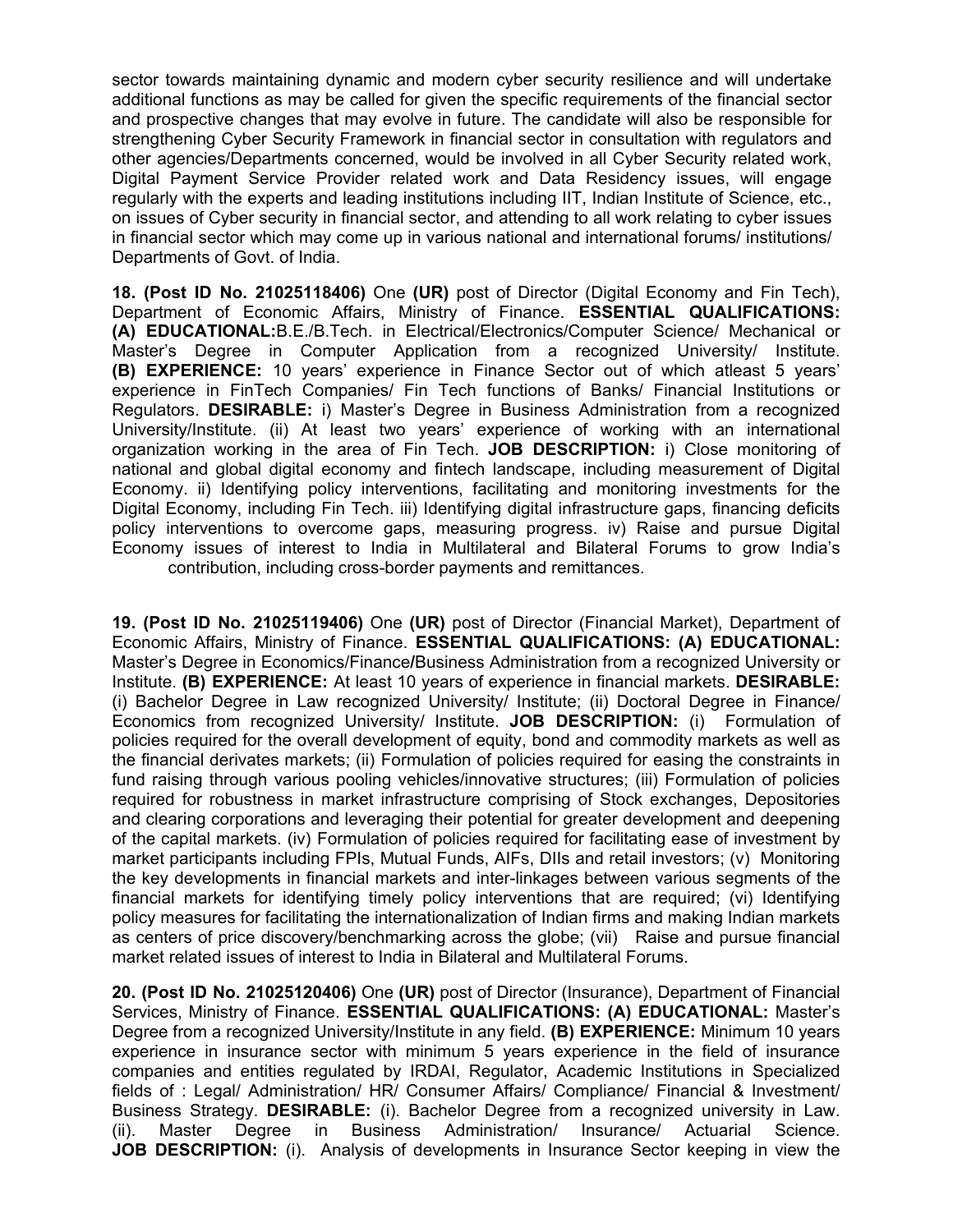government policy and market requirements for further policy support to Public Sector Insurance Companies (PSICs); (ii).All matter related to reforms and formulation of legislation in Insurance Sector; (iii).Review the performance of Public Sector Insurance Companies and also the performance of GOI sponsored/ supported schemes/ social security schemes in insurance. (iv). Governance aspects relating to the IRDAI and Public Sector Insurance Companies; (v) Matters relating to innovation in Insurance Industries.

**21. (Post ID No. 21025121406)** One **(UR)** post of Director (Maternal Health Issues), Ministry of Health & Family Welfare. **ESSENTIAL QUALIFICATIONS: (A) EDUCATIONAL:** Master's Degree from a recognized University/Institute. **(B) EXPERIENCE:** Minimum 10 years of experience in supervisory roles in Govt. health schemes/projects of health sector. **JOB DESCRIPTION:** (i) Report directly to JS (RCH), assist and provide a link between JS (RCH) and all Program Divisions under RMNCHA+N. (ii) Under overall guidance of JS (RCH), coordinate, direct and guide the Program Divisions under RMNCHA+N for achievement of the objectives of Programs under RMNCHA+N. (iii) Coordinate the inputs/comments on financial matters, Programme Implementation Plans (PIPs), references from other Ministries/agencies, State Governments and administrative matters from different Program Divisions under RMNCHA+N and compile the same for approval of JS (RCH) before sharing the same with different Divisions/Departments within the Ministry of Health & Family Welfare (MoHFW) and other ministries/agencies/organizations etc. (iv) Coordinate, prepare and provide comprehensive status of all Programs under RMNCHA+N for various meetings, conferences, workshops, review missions etc. (v) Coordination of RMNCHA+N interventions, organizing review meeting and follow up action. (vi) Lead analytical work, developing capacities and convergent planning relevant to all programs so as to accelerate achievements of PMNCHA+N indicators with a special focus on Aspirational Districts. (vii) Smoothen the flow and exchange of information between various program divisions under RMNCHA+N and with State Governments. (viii) Coordinating with NHSRC, Program Divisions under RMNCHA +N, Finance Division under NHM etc, on Human Resource (HR) matters; initiate the approval processes for timely renewals & new recruitment, coordinate and expedite the HR requisition process, ToRs finalization, short listing processes of NHSRC in a time bound manner. (ix) Coordinate with various national/international, bilateral/multilateral development, non-governmental partners, private sector foundations, trusts, academic institutions and other important stakeholders, State Governments on RMNCHA +N issues and provide high value inputs for bilateral reviews/consultations and review of agreements/MoUs. (x) Provide leadership and technical support in gathering, analysing, developing and finalizing policies. (xi) Lead and advise on the new ways of imparting trainings under RMNCHA +N in the field during COVID-19 and post-COVID times. (xii) Preparation of EFC/SFC notes, Cabinet Notes, Budget Matters, Parliament matters, Court cases, VIP references, RTI matters, Annual Report, etc. (xiii) Preparation of brief notes for Minister(s) and senior officers.(xiv) General Administration. (xv) Holistic, balanced and integrated viewpoints pertaining to the programme. (xvi) Any other tasks that may be assigned from time to time.

**22. (Post ID No. 21025122406)** One **(UR)** post of Director (Finance) NACO, Ministry of Health & Family Welfare. **ESSENTIAL QUALIFICATIONS: (A) EDUCATIONAL:** Master's Degree in Commerce/ Economics/ Maths/ Business Administration from a recognized University/Institute. **(B) EXPERIENCE:** Minimum 10 years of experience in the area of analysis of financial reporting/budgeting in financial software and reporting system/financial and logistics management. **JOB DESCRIPTION:** (i) Preparation/Finalization of Demand for Grants of National AIDS Control Organization for presentation before Parliament through co-ordination with Budget Section for the relevant donor funding. (ii) Preparation of Annual Action Plan (AAP) for each State AIDS Control Society. (iii) Preparation / finalization of SBE/Demand for Grants/Detailed demands for Grants of the National AIDS Control Organization for presentation before Parliament. (iv) All work relating to examination of detailed demand for Grants by the Parliament standing committee. Finalization of Government's reply on questions of standing Committee relating to Finance. (v) Processing matters relating to selection and appointment of competent external and internal auditors of State AIDS Control Societies. (vi) Formulation of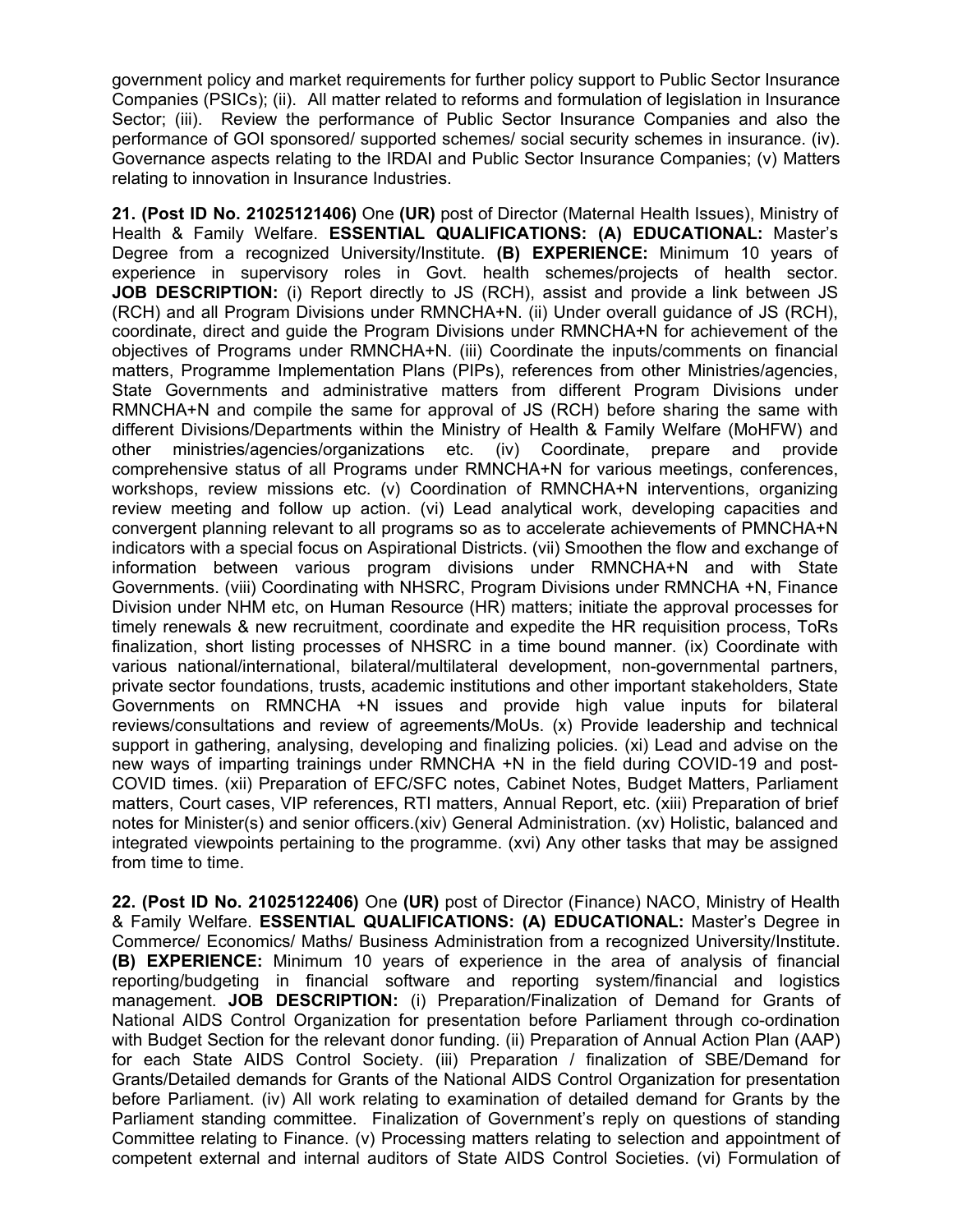TOR in respect of internal auditor/statutory auditor of SACS/Internal NGOs and peripheral. (vii) Monitoring of internal/statutory audit of SACS internal audit of NGOs and peripheral units. (viii) Facilitate audit of NACO expenditure (financed by GFATM) and issuance of audit certificate by the DGACR for the financial year. (ix) Review of internal audit report of SACS submitted by the CAs. (x) Matter relating to Public Accounts Committee of the Parliament. (xi) Preparation of financial statement for MIS as desired by Additional Secretary/Joint Secretary. (xii) Getting the Audit in time and release of fund as per the Annual Action Plan. (xiii) Financial review of the SACS for the fund allocated to SACS.(xiv) Examination of proposals of Programme Divisions as per the relevant financial rules applicable. (xv) Maintain the accounting system for the project utilizing standard accounting procedure which will ensure documentation and recording of sources and uses of funds. (xvi) Prepare quarterly financial reports and quarterly financial management report for GFAATM Project Budgetary Control and inputs into Project Progress reports. (xvii) To render financial advice to states on all financial matters. (xviii) Prepare quarterly status reports for implementing agencies/SR. (xix) Prepare interim un-audited reports. (xx) Scrutiny, verification and validation the accuracy and propriety of supporting documentation of payment vouchers. (xxi) Verify and ensure the availability of funds before processing payments.(xxii) Manage project expenditure, ensuring full compliance with project rules and procedures agreed with GFATM. (xxiii) Preparation of Eol/tender documents in compliance with GRR rules 2017 and/or as per rules procedures defined by donor partner. (xxiv) Coordination with implementing partners for timely compliance of various finance related activities i.e. completion of voucher entries in the accounting software, monthly BRS, submission of financial reports, finalization of annual accounts, conducting audits, submission of UCs and annual audited accounts to NACO etc. (xxv) Safe keeping of UCs audit reports and other reports submitted by SACS and regional hub auditors.(xxvi) Review of audit reports and follow-up with implementing agencies for necessary compliance. (xxvii) Review, verify and certify monthly, quarterly, annual and special financial statements and reports, including expenditure reports and bank reconciliation statements. (xxviii) Assist in the preparation and updating of the Project Operational Manual. (xxix) Attend Project Review Meetings with donor agencies and implementing partners/SR's. (xxx) Any other duties assigned by controlling officer.

**23. (Post ID No. 21025123406)** One **(UR)** post of Director (Water Management), Department of Water Resources, River Development and Ganga Rejuvenation, Ministry of Jal Shakti. **ESSENTIAL QUALIFICATIONS: (A) EDUCATIONAL:** Master's Degree from a recognized University/ Institute with specialization in any of the fields of water resources management, hydrology, water governance, environmental & climate policy and science. **(B) EXPERIENCE: At least 10 years experience in any of the following:** (i) Public policy in water resources sector. (ii) Executing interdisciplinary projects/programs in water resource management. (iii) Government schemes and programs in water management. **JOB DESCRIPTION:** (i) All aspects related to impact of climate change on water resources; (ii)Water resources management, particularly in planning, capacity building and mass awareness; (iii) Thrust on water conservation, preservation & augmentation; (iv) Intensive programme for ground water recharge, particularly in over-exploited, critical and semi-critical areas; (v) Greater awareness for rain water harvesting; (vi) Strengthening of community based institutions to foster ground water management; (vii) Increasing water use efficiency in water use, recycling of water including waste water; (viii) Promotion of water efficient techniques and technologies; (ix) Adopting best practices to explore possibilities of effluent recycling and reuse of water; (x) Conducting periodic water audits which can serve as a gateway for optimization of water use, identifying sources of water losses and find opportunities for water savings.

**24. (Post ID No. 21025124406)** One **(UR)** post of Director (Arbitration and Conciliation Laws), Department of Legal Affairs, Ministry of Law and Justice. **ESSENTIAL QUALIFICATIONS: (A) EDUCATIONAL:** Bachelor's Degree in Law of a recognized University/ Institute. **(B) EXPERIENCE:** At least 10 years experience in the field of Arbitration and Conciliation Laws. **DESIRABLE:** Master's Degree in Law/PG Diploma in Corporate Laws from a recognized University / Institute. **JOB DESCRIPTION:** (i) Give advice on all matters referred by the various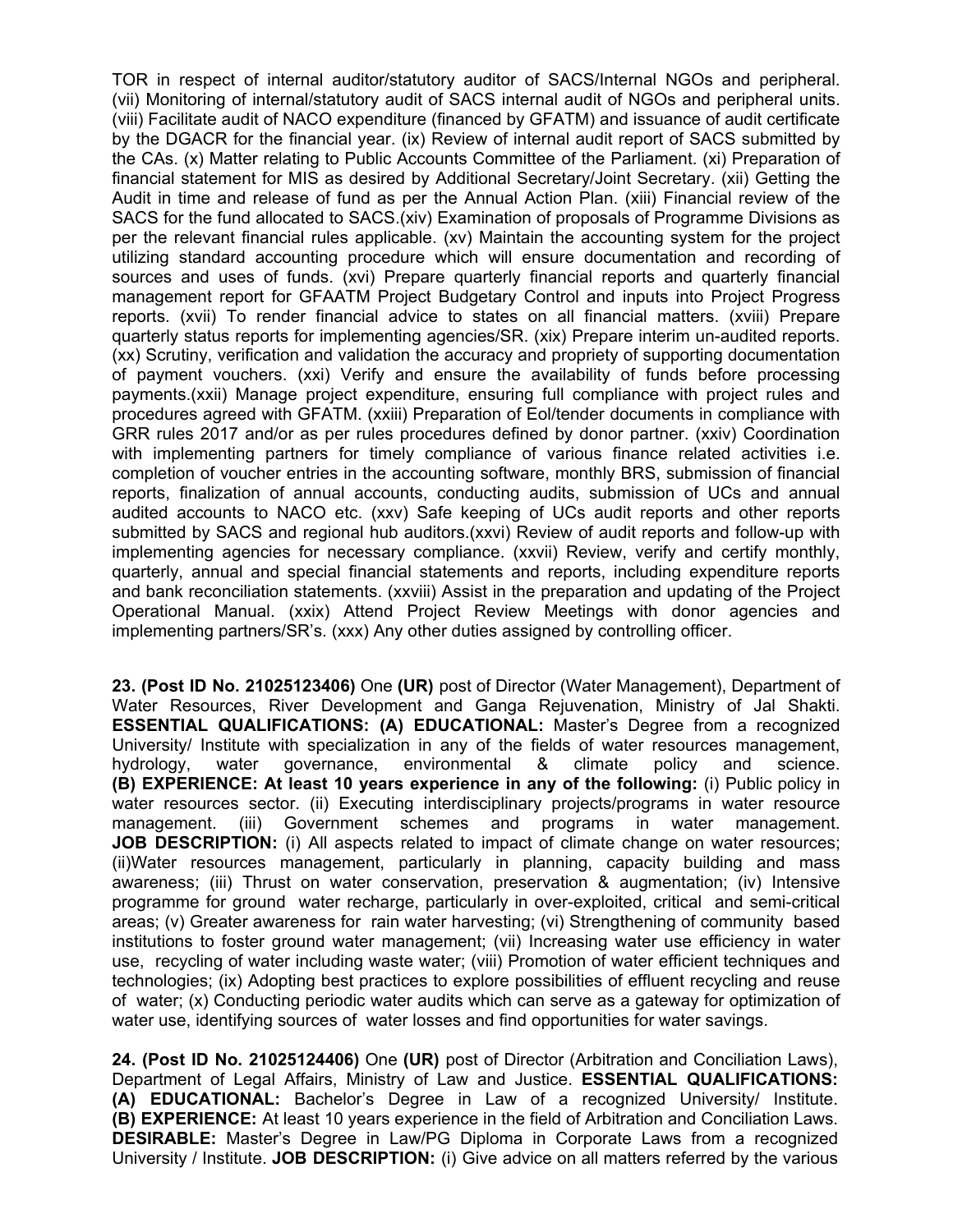Ministries/Departments of the Government of India. (ii) To look after Government litigation work. (iii) To conduct court cases and to appear in courts on behalf of the Central Government, wherever required and to perform administrative and other works as may be assigned.

**25. (Post ID No. 21025125406)** One **(UR)** post of Director (Cyber Laws), Department of Legal Affairs, Ministry of Law and Justice. **ESSENTIAL QUALIFICATIONS: (A) EDUCATIONAL:** Bachelor's Degree in Law of a recognized University/ Institute. **(B) EXPERIENCE:** At least 10 years experience in the field of Cyber Laws. **DESIRABLE:** Master's Degree in Law/PG Diploma in Cyber Laws from a recognized University / Institute. **JOB DESCRIPTION:** (i) Give advice on all matters referred by the various Ministries/Departments of the Government of India.(ii) To look after Government litigation work. (iii) To conduct court cases and to appear in courts on behalf of the Central Government, wherever required and to perform administrative and other works as may be assigned.

**26. (Post ID No. 21025126406)** One **(UR)** post of Director (Finance Sector Laws), Department of Legal Affairs, Ministry of Law and Justice. **ESSENTIAL QUALIFICATIONS: (A) EDUCATIONAL:** Bachelor's Degree in Law of a recognized University/ Institute. **(B) EXPERIENCE:** At least 10 years experience in the field of Finance Sector Laws. **DESIRABLE:** Master's Degree in Law/CA/ICWA/CS from a recognized University/Institute. **JOB DESCRIPTION:** (i) Give advice on all matters referred by the various Ministries/Departments of the Government of India. (ii) To look after Government litigation work. (iii) To conduct court cases and to appear in courts on behalf of the Central Government, wherever required and to perform administrative and other works as may be assigned.

**27. (Post ID No. 21025127406)** One **(UR)** post of Director (International Laws), Department of Legal Affairs, Ministry of Law and Justice. **ESSENTIAL QUALIFICATIONS: (A) EDUCATIONAL:** Bachelor's Degree in Law of a recognized University/ Institute. **(B) EXPERIENCE:** At least 10 years experience in the field of International Laws. **DESIRABLE:** Master's Degree in Law from a recognized University/ Institute. **JOB DESCRIPTION:** (i) Give advice on all matters referred by the various Ministries/Departments of the Government of India. (ii) To look after Government litigation work. (iii) To conduct court cases and to appear in courts on behalf of the Central Government, wherever required and to perform administrative and other works as may be assigned.

**28. (Post ID No. 21025128406)** One **(UR)** post of Director (Judicial Reforms), Department of Justice, Ministry of Law and Justice. **ESSENTIAL QUALIFICATIONS: (A) EDUCATIONAL:** (i). Bachelor's Degree in Law; and (ii) Master's Degree in Business Administration or Post Graduate Degree in Development Studies (Public Policy) from a recognized University/ Institute. **(B) EXPERIENCE:** At least ten years experience in the field of legal research/policy analysis/project monitoring and evaluation/teaching experience in recognized University/Institute. **DESIRABLE:** Master Degree in Law from a recognized University/ Institute. **JOB DESCRIPTION:** (i) Monitoring of commercial courts functioning, judicial reforms strategies and e-modernization of legal sector. (ii) Monitoring and evaluation of the performance of courts' system in enforcement of contract regime. (iii) Analysis of commercial courts statistics and data. (iv) Handle subject matters relating to strategy for judicial reforms, improvement in justice delivery system and ICT involvement in legal sector.

**29. (Post ID No. 21025129406)** One **(UR)** post of Director (New Technology for Highway Development), Ministry of Road Transport and Highways. **ESSENTIAL QUALIFICATIONS: (A) EDUCATIONAL:** B.E./B.Tech. in Civil Engineering from any recognized University/ Institute. **(B) EXPERIENCE:** At least 10 years experience in designing/preparation of DPRs in Highways Sector involving more than Rs.100 cr. Each for at least 2 projects. **OR** 10 years of experience in highways sector with minimum of 4 years experience in highways research directly or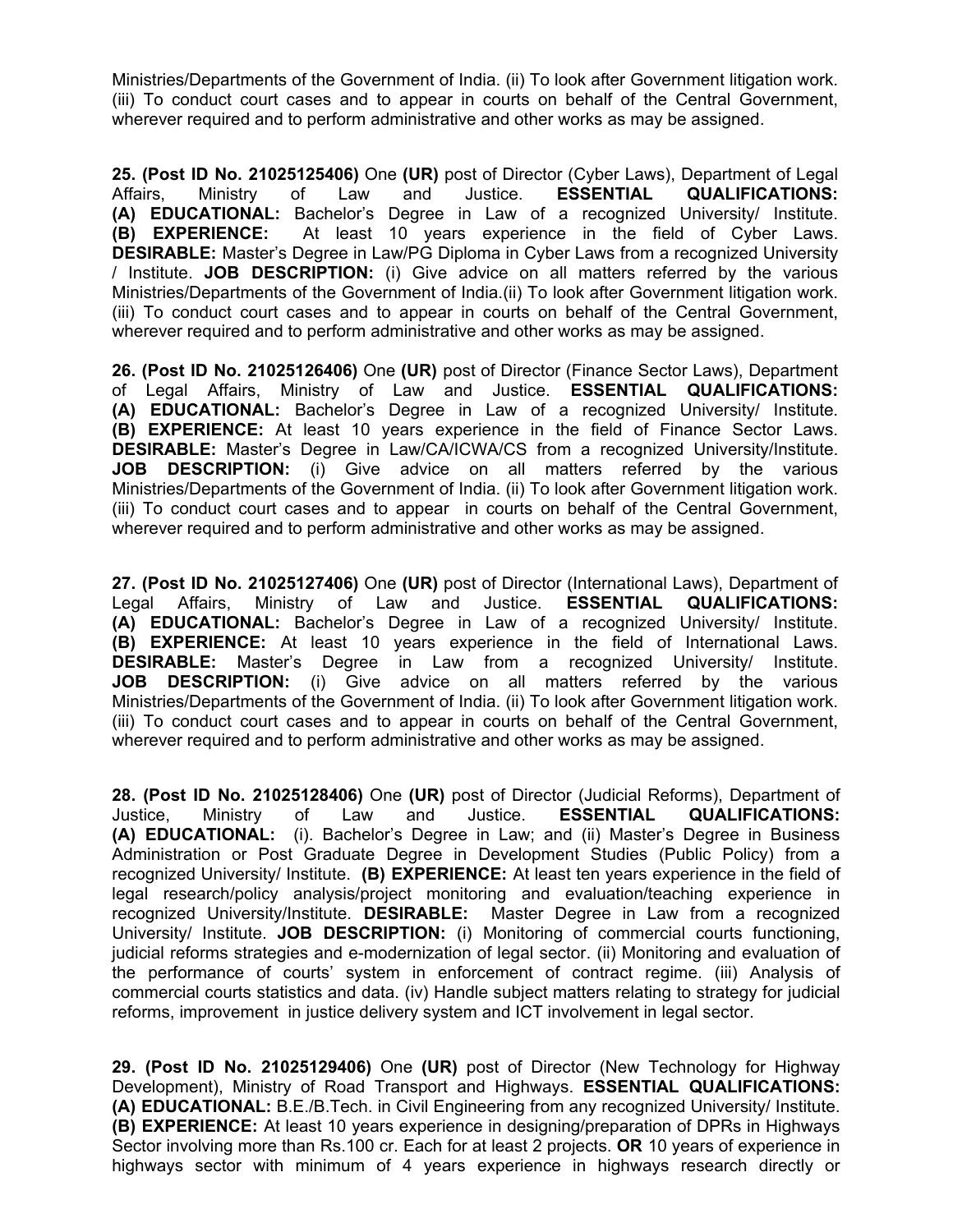coordination/association with research/academic institutes on highway sector. **DESIRABLE:** Master's Degree in Civil Engineering from a recognized University/ Institute. **JOB DESCRIPTION:** (i) Identification of new material and technologies for planning, designing, construction, maintenance and operation of National Highways so as to accelerate the construction, and to provide the cost effective and durable facility. (ii) Use of technology to promote locally available market. (iii) Use of technology to monitoring the performance durability and rating of National Highways. (iv) Association/ Coordination with various research and academic institutions so as to facilitate new research and development in the country. (v) Preparation of Standards and Specification for various materials/items to be used for construction of National Highways.

**30. (Post ID No. 21025130406)** One **(UR)** post of Director (Innovation in Education Entrepreneurship), Ministry of Skill Development & Entrepreneurship. **ESSENTIAL QUALIFICATIONS: (A) EDUCATIONAL:** Master's Degree in any discipline from a recognized University/ Institute. **(B) EXPERIENCE:** At least 10 years' experience in any field out of which Minimum three years experience should be in training & education institute/corporate academy/corporate learning & development function/professional education academy of repute/business incubators/handling government schemes/programs in skill development and entrepreneurship. **OR** 10 years experience in NGO's registered in Centre/State/UTs in the area of entrepreneurship. **DESIRABLE**: (i) Experience in learning methodology, learning facilitation, adult learning curriculum development, developing training plans, assessments & certifications, instructional design. (ii) Experience in areas of entrepreneurship development training. (iii) Experience in mass implementation of learning development initiatives, developing skill building initiatives for mass/grass root level impact. (iv) Experience in planning and development of MOOCs/ e-learning platform. **JOB DESCRIPTION:** (i) Innovation in Education & Training (Entrepreneurship)- Ability to innovate and set standards for entrepreneurship education and training. (ii) To conceive innovative entrepreneurship programmes mainly targeted at skilled, unskilled and informal system workers and carry out its implementation in partnership with other stakeholders. (iii) Conceive, Develop and structure Entrepreneurship Education & Training programmes targeted at the persons who may be skilled or unskilled or individuals in the informal economy with focus on creating micro entrepreneurs or skill entrepreneurs. Also, be involved in implementing the same in partnership with various stakeholders. (iv) Continuous review of innovations in the field of learning & development, learning methodologies, technological advancements in the field. (v) To plan, implement and roll out impactful initiatives/schemes on entrepreneurship education and training. (vi) Engage with organisations working in the field of entrepreneurship to plan initiatives that provide end to end value to the aspiring entrepreneurs and others who need support to evolve their ventures. (vii) Apart from organizing entrepreneurship education and training programs, to plan initiatives, develop and standardize content and learning materials at National Level that are able to impact the masses to do better in the area of entrepreneurship.

The concerned Ministry/Department can assign any other task in place of/ in addition to those indicated in the Job Description in respect of the above (S No. 1 to 30) Posts, which are only indicative in nature.

All the above mentioned posts (S.No. 1 to 30) are suitable for Persons with Benchmark Disabilities (PwBDs) i.e. Blindness or Low Vision or Deaf or Hard of Hearing or Locomotor Disability including Cerebral Palsy or Leprosy Cured or Dwarfism or Acid Attack Victims or Muscular Dystrophy or Multiple disabilities including only above three sub-categories.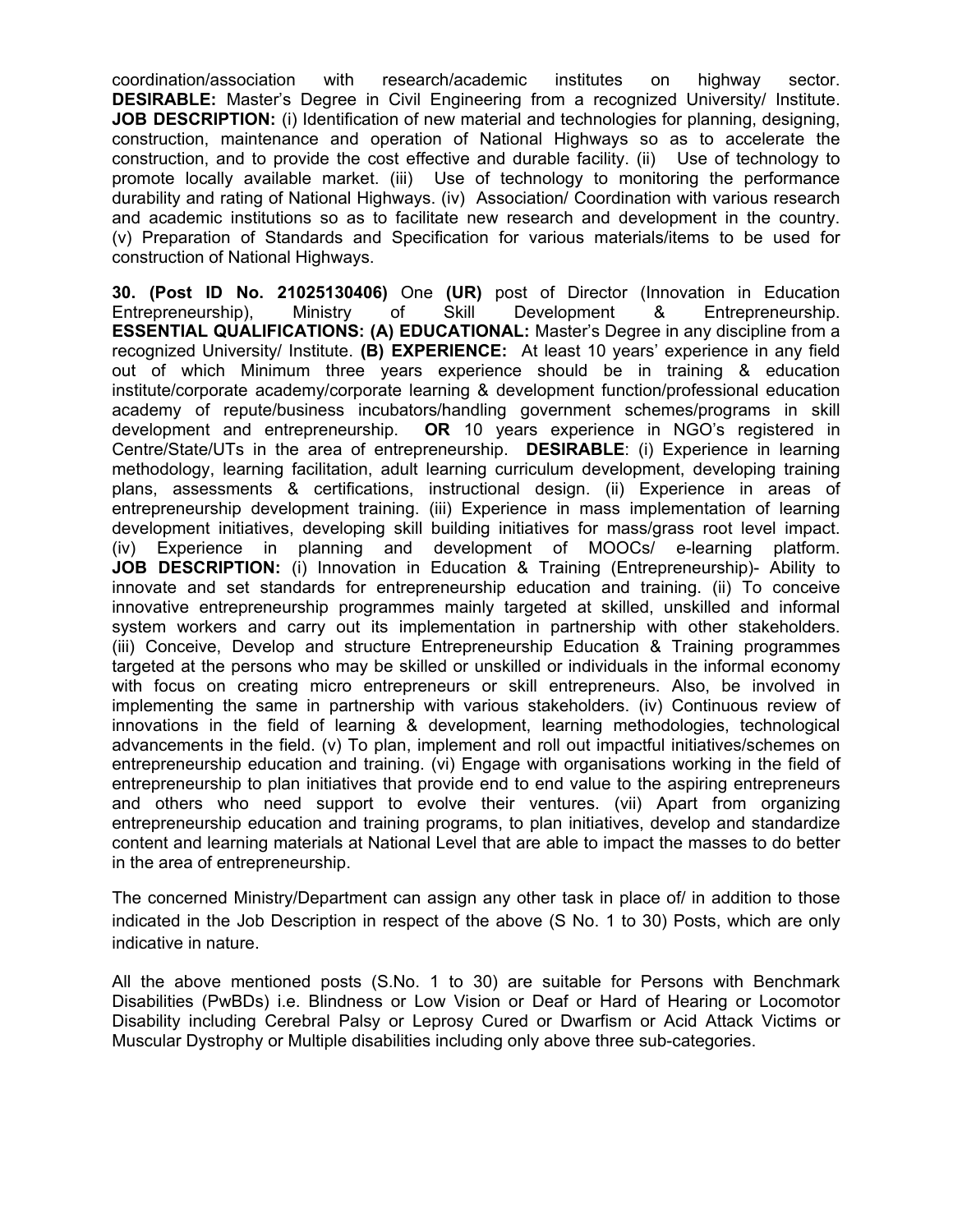**(IMPORTANT)** 

CLOSING DATE FOR SUBMISSION OF ONLINE APPLICATION THROUGH COMMISSION'S WEBSITE IS **23:59 HRS ON 22.03.2021.** 

THE LAST DATE FOR PRINTING OF COMPLETELY SUBMITTED ONLINE APPLICATION IS UPTO **23:59 HRS ON 23.03.2021.**

THE CRUCIAL DATE FOR DETERMINING THE ELIGIBILITY OF ALL CANDIDATES IN EVERY RESPECT SHALL BE THE PRESCRIBED CLOSING DATE FOR SUBMISISON OF ONLINE APPLICATION. THE APPLICANTS ARE ADVISED TO FILL IN ALL THEIR PARTICULARS IN THE ONLINE APPLICATION CAREFULLY AS SUBMISSION OF WRONG INFORMATION MAY LEAD TO REJECTION THROUGH COMPUTER BASED SHORTLISTING APART FROM DEBARMENT BY THE COMMISSION.

DATE FOR THE INTERVIEW ON WHICH THE SHORTLISTED CANDIDATE IS REQUIRED TO BRING THE PRINTOUT OF HIS/HER ONLINE APPLICATION ALONGWITH OTHER DOCUMENTS AT UPSC SHALL BE INTIMATED SEPARATELY.

### **ELIGIBILITY**

The following with a minimum of experience of 15 years for Joint Secretary Level posts and experience of 10 years for Director Level posts are eligible to apply:

a. Officers of any State/UT Government who are already working at equivalent level or are eligible for appointment to equivalent level in their cadre, with relevant experience.

b. Individuals working at comparable levels in Public Sector Undertakings (PSUs), Autonomous Bodies, Statutory Organizations, Universities, Recognized Research Institutes.

c. Individuals working at comparable levels in Private Sector Companies, Consultancy Organizations, International/Multinational Organisations.

#### **COMPARABLE LEVEL**

The comparable/equivalent level would be defined as under:

The candidate applying for Joint Secretary level post must have a minimum gross salary of Rs. 20 lakh per year during any of the financial year 2018-19 or 2019-20 as per Form-16/ITR (or payslip in the absence of Form-16/ITR).

The candidate applying for Director level post must have a minimum gross salary of Rs. 15 lakh per year during any of the financial year 2018-19 or 2019-20 as per Form-16/ITR (or payslip in the absence of Form-16/ITR).

**NOTE:** Central Government employees are not eligible to apply for these posts.

#### **AGE & PAY**

The minimum and maximum age limit for the Joint Secretary level post are 40 and 55 years respectively and the Pay will be fixed at the minimum of Pay Level-14 in the Pay Matrix as per 7<sup>th</sup> CPC(approximate gross salary would be around Rs. 2,21,000/- including DA, Tpt A & HRA in present level).

The minimum and maximum age limit for the Director level post are 35 and 45 years respectively and the Pay will be fixed at the minimum of Pay Level-13 in the Pay Matrix as per  $7<sup>th</sup>$  CPC(approximate gross salary would be around Rs. 1,82,000/- including DA, Tpt A & HRA in present level).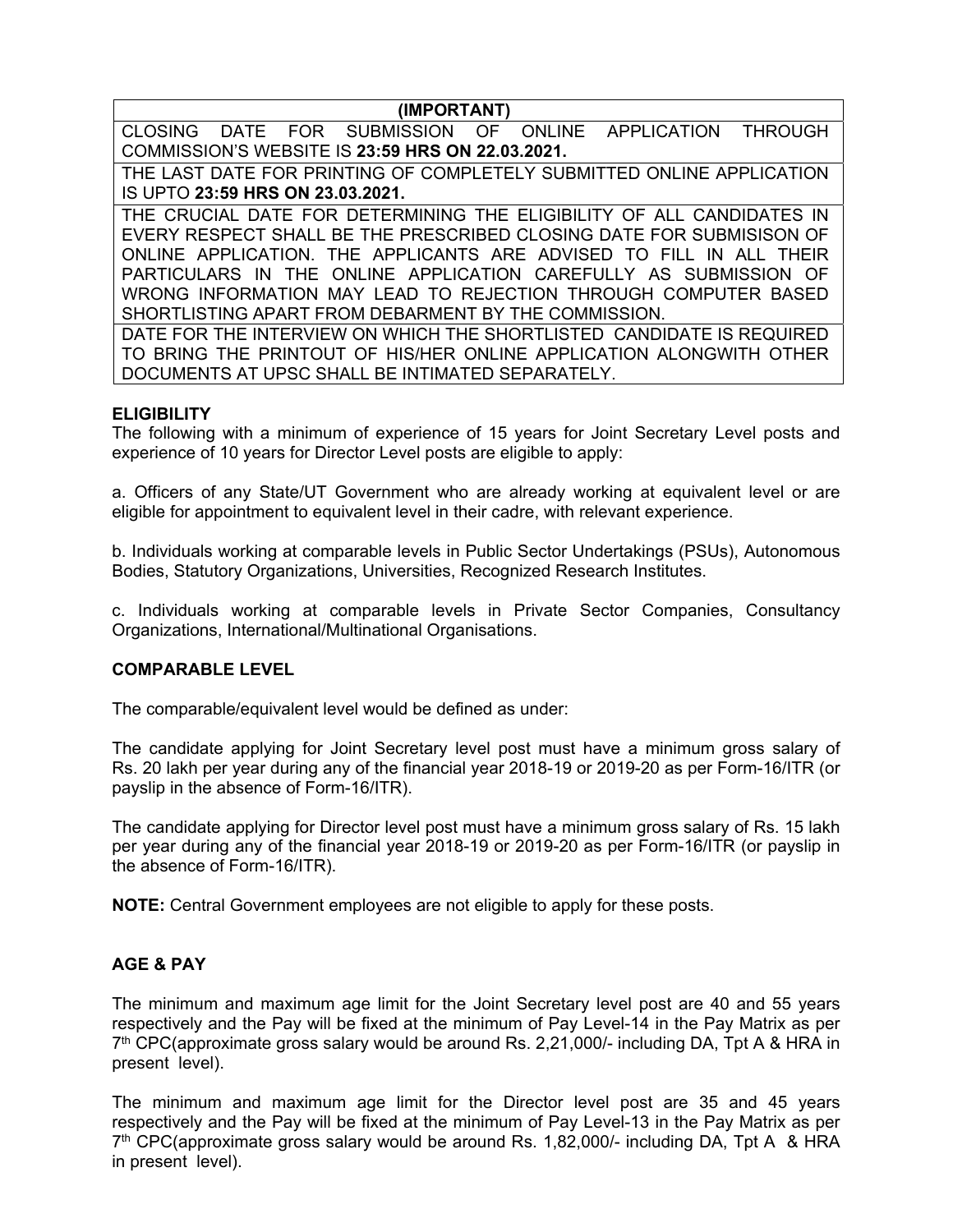However, the Government reserves its right to place deserving appointees at an appropriate level within the scale of pay.

The crucial date for determining the age shall be the closing date for submission of online application.

### **OTHER CONDITIONS**

- 1. All appointees are to be deemed as public servants for the purpose of the CCS(Conduct) Rules and such other statutes as notified by the government from time to time.
- 2. The employment contract to be terminated by either side with a minimum notice period of 3 months.

The candidates willing to apply for the above posts are advised to visit Commission's Website http://www.upsconline.nic.in. The detailed advertisement along-with 'Instructions and Additional Information to candidates' has been displayed on Commission's Website http://www.upsc.gov.in and website http://www.upsconline.nic.in.

**NOTE:** Candidates are requested to apply only Online against this advertisement on the Commission's website http://www.upsconline.nic.in and NOT write to the Commission for Application forms. They are also requested to go through carefully the details of Essential and Desirable requirements for the posts and instructions published below as well as on the website http://www.upsconline.nic.in.

### **INSTRUCTIONS AND ADDITIONAL INFORMATION TO CANDIDATES FOR RECRUITMENT BY SELECTION**

1. A Candidate must be an Indian National.

2. **MINIMUM ESSENTIAL QUALIFICATIONS**: All applicants must fulfill the essential requirements of the post and other conditions stipulated in the advertisement. They are advised to satisfy themselves before applying that they possess at least the essential qualifications laid down for various posts. No enquiry asking for advice as to eligibility will be entertained.

**NOTE-I:** The prescribed essential qualifications are the minimum and the mere possession of the same does not entitle candidates to be called for interview.

**NOTE-II:** IN THE EVENT OF NUMBER OF APPLICATIONS BEING LARGE, COMMISSION WILL ADOPT SHORT LISTING CRITERIA TO RESTRICT THE NUMBER OF CANDIDATES TO BE CALLED FOR INTERVIEW TO A REASONABLE NUMBER BY ANY OR MORE OF THE FOLLOWING METHODS:

- (i) On the basis of Desirable Qualifications (DQ) (any one or combination of two or more or all DQs, if more than one DQ is prescribed).
- (ii) On the basis of higher Experience in the relevant field than the minimum prescribed in the advertisement.
- (iii) On the basis of higher relevant Educational Qualifications than the minimum prescribed in the advertisement.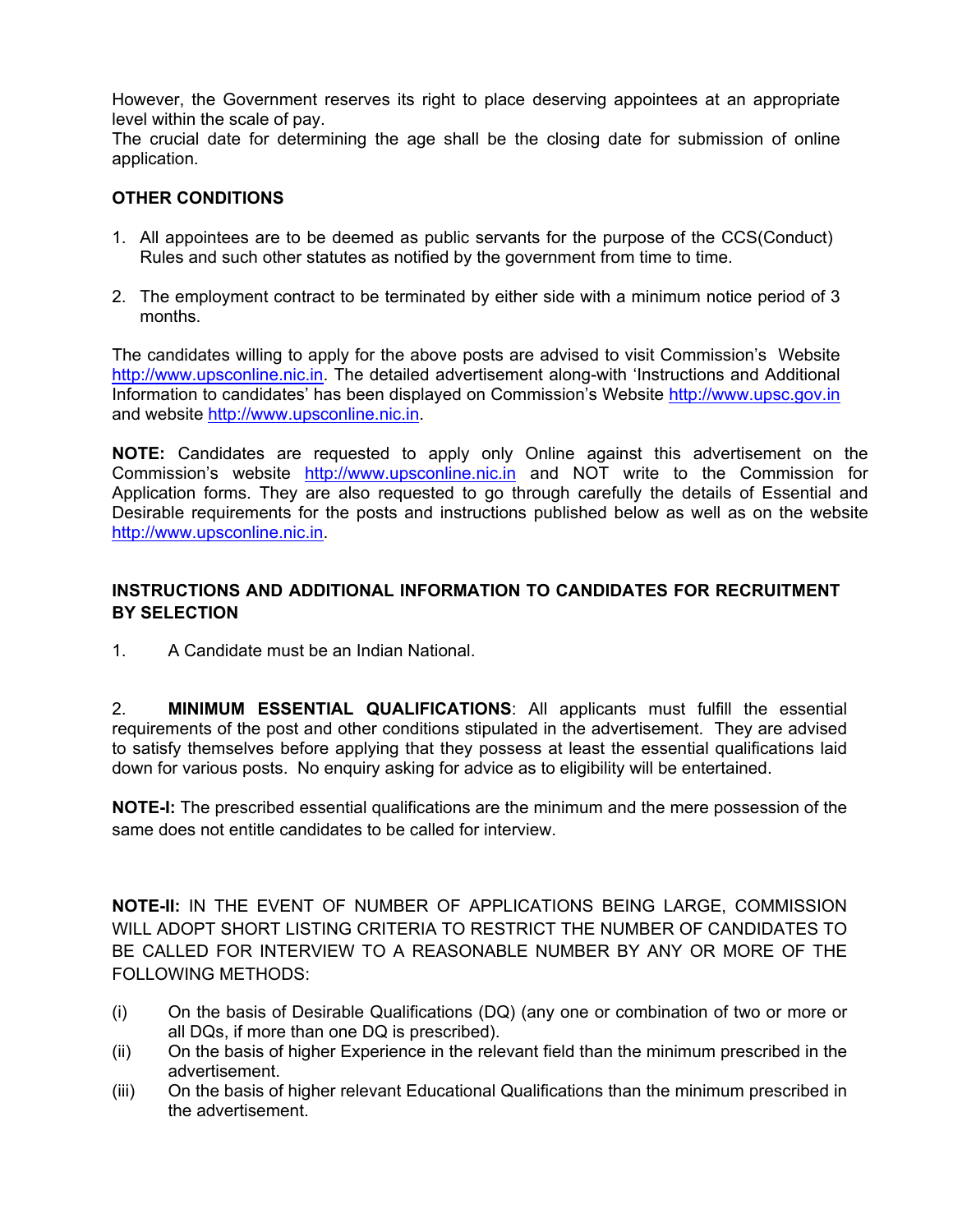**THE CANDIDATE SHOULD, THEREFORE, MENTION ALL HIS/HER QUALIFICATIONS AND EXPERIENCE IN THE RELEVANT FIELD OVER AND ABOVE THE MINIMUM QUALIFICATIONS.** 

#### **IMPORTANT**

**THE MINIMUM LEVEL OF SUITABILITY IN INTERVIEW WILL BE 50(FIFTY) MARKS OUT OF TOTAL MARKS OF 100(HUNDRED)** 

#### **3. (A) HOW TO APPLY:**

i) Candidates must apply online through the website http://www.upsconline.nic.in. Applications received through any other mode would not be accepted and summarily rejected. ii) Candidates must upload the documents/certificates in support of each of the claims made by them in the application like, Date of Birth, Educational Qualification, Experience, Desirable Qualification(s) etc. or any other information, separately against each claim in pdf file in such a way that the file size does not exceed 1 MB for the respective aforesaid modules and 2 MB for the "UPLOAD OTHER DOCUMENT" module and is legible when a printout taken. For that purpose, the applicant may scan the documents/certificates in 200 dpi grey scale.

The following documents are to be uploaded:-

a) Copy of Matriculation/10th Standard or equivalent certificate indicating date of birth, or mark sheet of Matriculation/10th Standard or equivalent issued by Central/State Board indicating Date of Birth in support of claim of age. Where date of birth is not available in certificate/mark sheets, issued by concerned Educational Boards, School leaving certificate indicating Date of Birth (in case of Tamil Nadu& Kerala).

b) Copy of Degree/Diploma certificate as proof of educational qualification claimed. In the absence of Degree/Diploma certificate, provisional certificate along with mark sheets pertaining to all the academic years may be uploaded.

c) Order/ letter in respect of equivalent Educational Qualifications claimed, indicating the Authority (with number and date) under which it has been so treated, if a candidate is claiming a particular qualification as equivalent qualification as per the requirement of advertisement.

d) For experience, up-to-date and full Experience Certificate, unambiguously indicating the nature of duties, dates and duration of experience, level/position, responsibilities etc issued by the employer may be uploaded (*link for the format is given in the online application form*). In case, the submitted documents do not convincingly support the claim made, the application is liable to be rejected.

Similarly, applicants who have claimed relevant experience but the Experience Certificate attached in support of that is not for the entire duration claimed or do not support the claim made would be rejected. Only the time period of relevant experience for which Experience Certificate has been submitted would be considered.

Appointment letters, office orders, transfer orders, resignation letters, pay certificates, service certificates, posting orders, affidavits and the certificates attested by the candidates themselves or self employment certificates are normally not considered as proof of experience. However, if the candidate is unable to submit experience certificate in the given format, any document unambiguously indicating the experience, nature of duties and the period claimed may be submitted and it would be considered on merit. .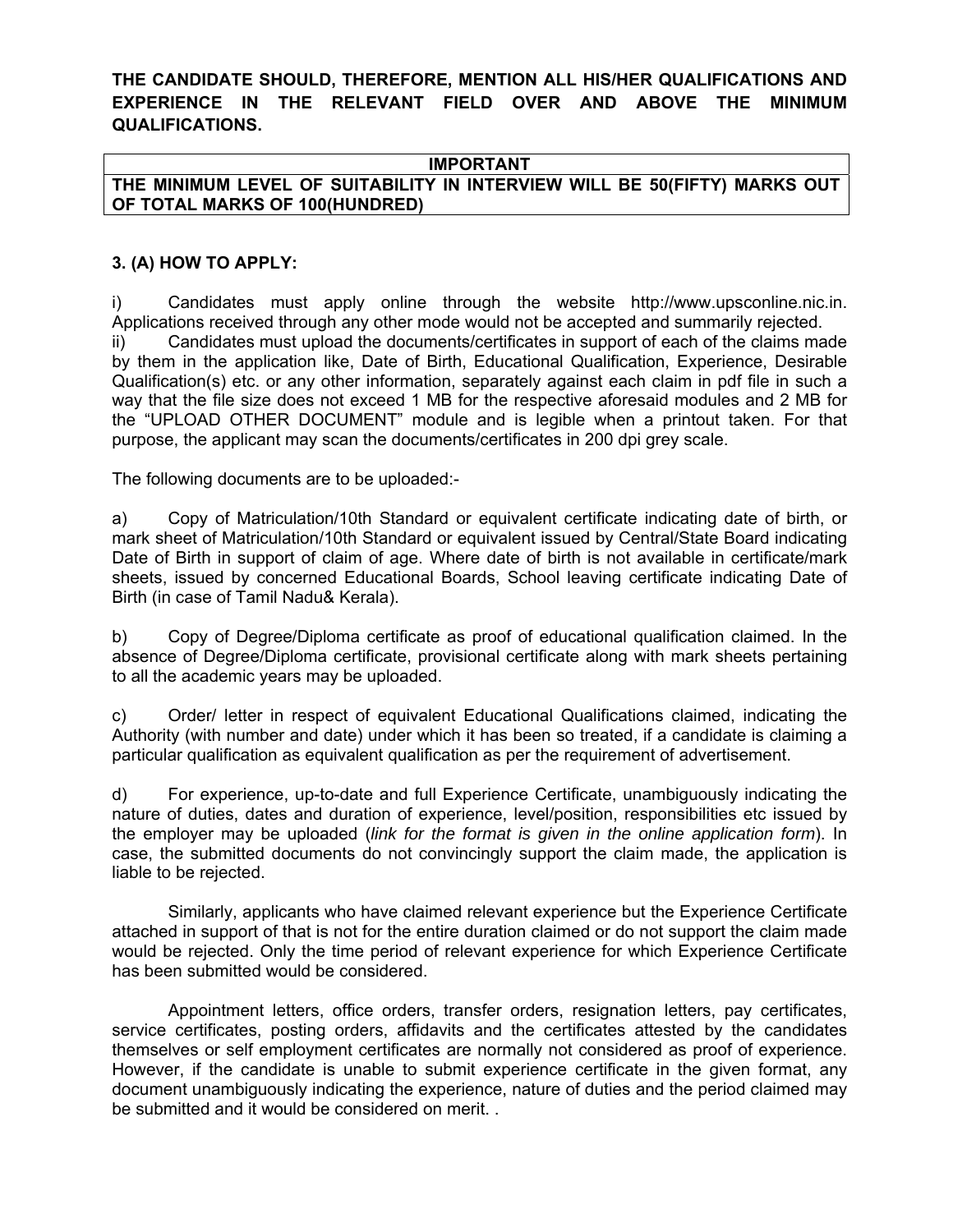Candidates will be short-listed for Interview on the basis of the information provided by them in their online application. They must ensure that such information is true.

e) Persons with Benchmark Disabilities (PwBDs) certificate in the prescribed format (*link https://www.upsc.gov.in/recruitment/recruitment-performas*) issued by the competent authority by Persons with Benchmark Disabilities eligible for appointment to the post on the basis of prescribed standards of Medical Fitness.

f) Documentary support for any other claim(s) made.

**Note:** If any document/ certificate furnished is in a language other than Hindi or English, a transcript of the same duly self attested is to be uploaded.

iii) **IMPORTANT : CANDIDATES ARE ADVISED TO FILL THEIR CORRECT AND ACTIVE E-MAIL ADDRESSES IN THE ONLINE APPLICATION AS ALL CORRESPONDENCE WILL BE MADE BY THE COMMSSION THROUGH E-MAIL ONLY. INTERVIEW SCHEDULE AND REQUIREMENTS WITH REGARD TO COPIES OF CERTIFCATES TO BE SUBMITTED IN RESPECT OF CLAIMS MADE IN THE ONLINE APPLICATION WILL BE E-MAILED IN DUE COURSE TO THE CANDIDATES IN THEIR REGISTERED E-MAIL ID AND WILL ALSO BE POSTED ON THE WEBSITE OF THE COMMISSION**.

iv) Candidates who wish to apply for more than one post should apply separately for each post.

v) After submitting the Online Application, the candidates are required to take out a print out of the finally submitted Online Application.

#### **vi) Candidates are not required to submit to the Commission either by post or by hand the printouts of their online applications or any other document. They will be required to bring along with them the printouts of their online applications and the documents mentioned in para 4 below if called for interview.**

vii) The applicants are advised to submit only single Online Application for each post; however, if somehow, if he/she submits multiple Online Applications for one post, then he/she must ensure that Online Application with the higher "Application Number" is complete in all respects. The applicants, who submit multiple Online Applications, should note that only the Online Application with higher "Application Number" shall be entertained by the Commission.

viii) The candidates are advised to submit the Online Application well in advance without waiting for the closing date.

**3 (B) Candidates shortlisted for interview on the basis of the information provided in the online applications submitted by them will be required to send self attested copies of documents/relevant certificates in support of the claims made in the application as and when demanded by the Commission.** 

**"WARNING":** 

**CANDIDATES WILL BE SHORT-LISTED FOR INTERVIEW ONLY ON THE BASIS OF THE INFORMATION PROVIDED BY THEM IN THEIR ONLINE APPLICATIONS. DOCUMENTS SUBMITTED IN SUPPORT OF THE CLAIM MADE IN THE ONLINE APPLICATION WILL BE EXAMINED ONLY IF THE CANDIDATE IS PRIMA FACIE ELIGIBLE TO BE SHORTLISTED**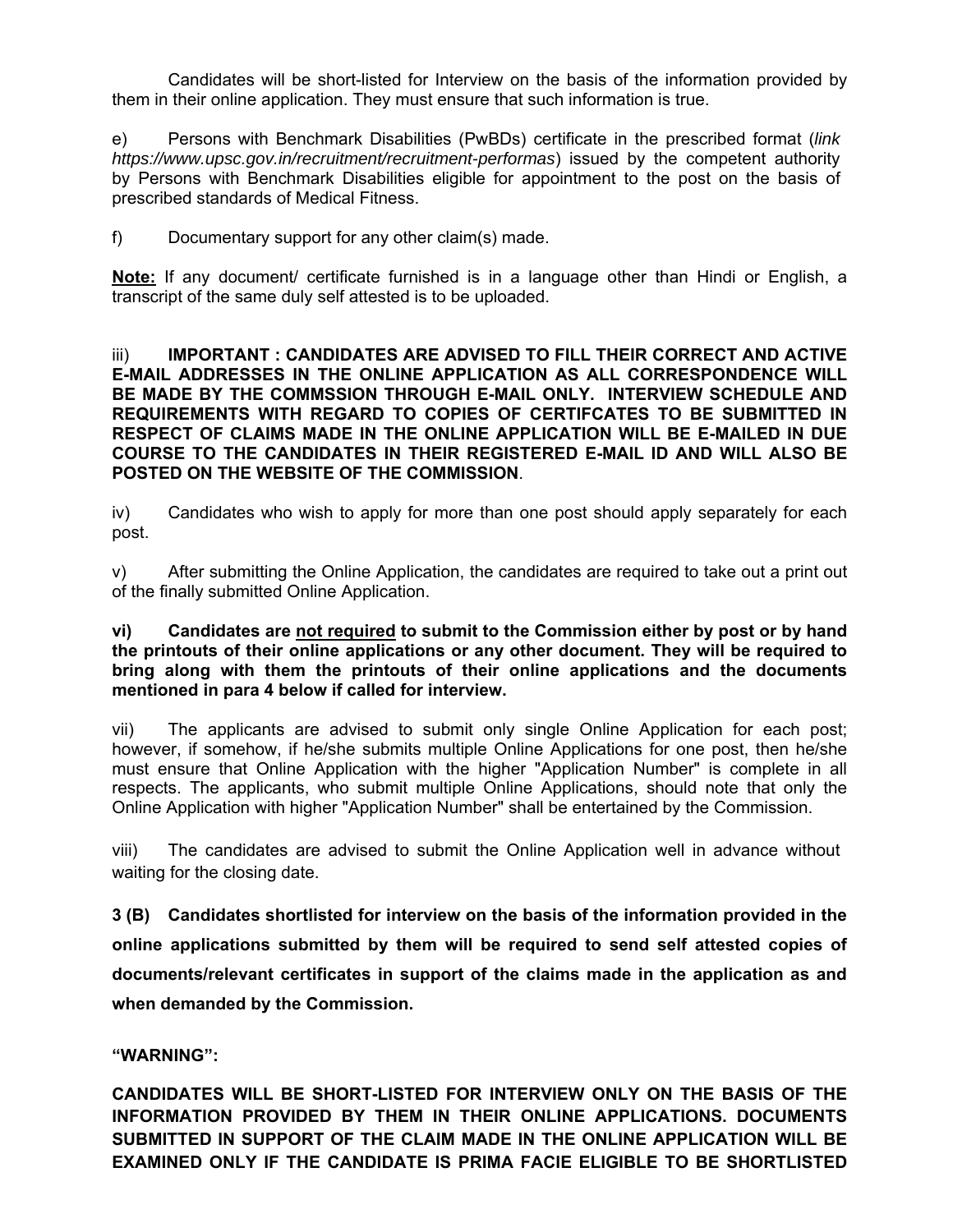**ON THE BASIS OF INFORMATION REGARDING QUALIFICATIONS AND EXPERIENCE CLAIMED IN THE ONLINE APPLICATION. THE BASIS FOR SHORTLISTING WOULD BE CLAIMS MADE IN THE ONLINE APPLICATION, DOCUMENTS SUPPORTING THOSE CLAIMS AND MODALITIES & CRITERIA ADOPTED FOR SHORTLISTING. HENCE, CANDIDATES MUST ENSURE THAT ALL INFORMATION PROVIDED IN THE ONLINE APPLICATION IS TRUE. IF AT ANY SUBSEQUENT STAGE OR AT THE TIME OF INTERVIEW ANY INOFRMATION GIVEN BY THEM OR ANY CLAIM MADE BY THEM IN THEIR ONLINE APPLICATIONS IS FOUND TO BE FALSE, THEIR CANDIDATURE IS LIABLE TO BE REJECTED AND THEY MAY ALSO BE DEBARRED EITHER PERMANENTLY OR FOR A SPECIFIED PERIOD BY THE :** 

- **COMMISSION FROM ANY EXAMINATION OR SELECTION HELD BY THEM.**
- **CENTRAL GOVERNMENT FROM ANY EMPLOYMENT UNDER THEM.**

# **4. DOCUMENTS/ CERTIFICATES TO BE PRODUCED AT THE TIME OF INTERVIEW.**

**The printout of the online application and the following Original Documents/ Certificates along with self attested copies and other items specified in the Summon Letter for interview are to be produced at the time of interview.** 

a) Matriculation/10<sup>th</sup> Standard or equivalent certificate indicating date of birth, or mark sheet of Matriculation/10<sup>th</sup> Standard or equivalent issued by Central/State Board indicating Date of Birth in support of their claim of age. Where date of birth is not available in certificate/mark sheets, issued by concerned Educational Boards, School leaving certificate indicating Date of Birth will be considered (in case of Tamil Nadu & Kerala).

b) Degree/Diploma certificate along with marksheets pertaining to all the academic years as proof of educational qualification claimed. In the absence of Degree/Diploma certificate, provisional certificate along with mark sheets pertaining to all the academic years will be accepted.

c) Order/ letter in respect of equivalent Educational Qualifications claimed, indicating the Authority (with number and date) under which it has been so treated, if a candidate is claiming a particular qualification as equivalent qualification as per the requirement of advertisement.

d) Original document in support of the experience claimed.

e) Persons with Benchmark Disabilities (PwBDs) certificate in the prescribed format (*link https://www.upsc.gov.in/recruitment/recruitment-performas*) issued by the competent authority by Persons with Benchmark Disabilities eligible for appointment to the post on the basis of prescribed standards of Medical Fitness.

**f) A candidate who claims change in name after matriculation on account of marriage or remarriage or divorce etc. the following documents shall be submitted:-** 

i) **In case of marriage of women** - Photocopy of Husband's passport showing names of spouses or an attested copy of marriage certificate issued by the Registrar of Marriage or an Affidavit from husband and wife along with a joint photograph duly sworn before the Oath Commissioner;

ii) **In case of re-marriage of women -** Divorce Deed/Death certificate as the case may be in respect of first spouse; and photocopy of present husband's passport showing names of spouse or an attested copy of marriage certificate issued by the Registrar of Marriage or an Affidavit from the husband and wife along with joint photograph duly sworn before the Oath Commissioner

iii) **In case of divorce of women** - Certified copy of Divorce Decree and Deed Poll/Affidavit duly sworn before the Oath Commissioner.

iv) In **other circumstances for change of name for both male and female –** Deed Poll/Affidavit duly sworn before the Oath Commissioner and Gazette Notification.

g) Documentary support for any other claim(s) made.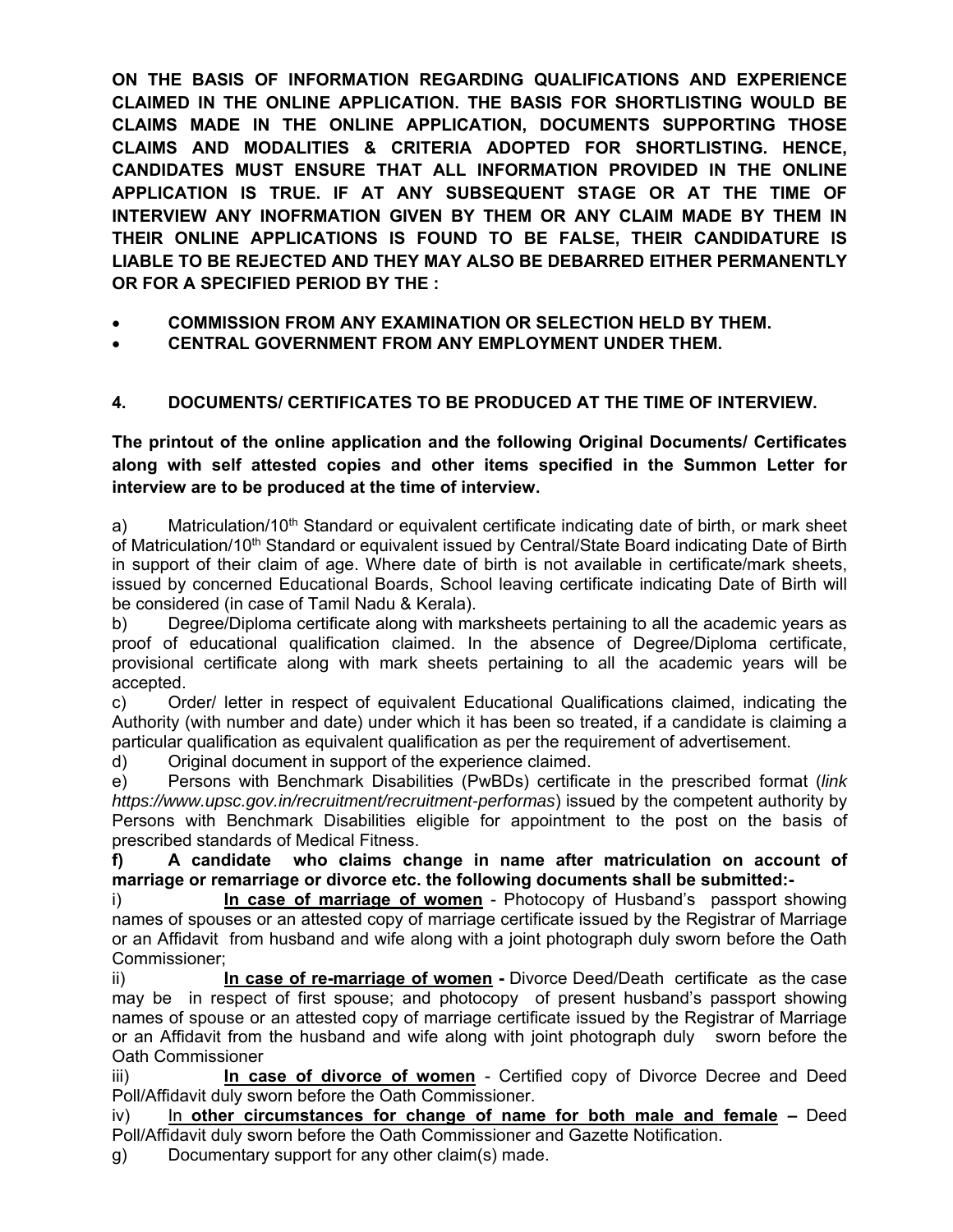**NOTE I:** Date of birth mentioned in Online Application is final. No subsequent request for change of date of birth will be considered or granted.

**NOTE II:** *The period of experience rendered by a candidate on part time basis, daily wages, visiting/ guest faculty will not be counted while calculating the valid experience for short listing the candidates for interview.*

**NOTE III:** If any document/ certificate furnished is in a language other than Hindi or English, a transcript of the same duly attested by a Gazetted officer or notary is to be submitted.

## **5. ACTION AGAINST CANDIDATES FOUND GUILTY OF MISCONDUCT**:

Candidates are warned that they should not furnish any particulars that are false or suppress any material information in filling up the application form. Candidates are also warned that they should in no case correct or alter or otherwise tamper with any entry in a document or its attested/certified copy submitted by them nor should they submit a tampered/fabricated document. If there is any inaccuracy or any discrepancy between two or more such documents or their attested/certified copies, an explanation regarding this discrepancy should be submitted.

A candidate who is or has been declared by the Commission to be guilty of:

a) obtaining support of his/her candidature by any means, or

b) impersonating, or

c) procuring impersonation by any person , or

- d) submitting fabricated documents or documents which have been tampered with, or
- e) making statements which are incorrect or false or suppressing material information, or

f) resorting to any other irregular or improper means in connection with his/her candidature for the selection, or

g) using unfair means during the test, or

h) writing irrelevant matter including obscene language or pornographic matter, in the script(s) , or

i) misbehaving in any other manner in the examination hall, or

j) harassing or doing bodily harm to the staff employed by the Commission for the conduct of their test, or

k) bringing mobile phone/Communication device in the examination Hall/Interview room.

l) attempting to commit or, as the case may be, abetting the Commission of all or any of the acts specified in the foregoing clauses may, in addition to rendering himself/herself liable to criminal prosecution, be liable:

i) to be disqualified by the Commission from selection for which he/she is a candidate, and/or

ii) to be debarred either permanently or for a specified period:-

by the Commission from any examination or selection held by them

by the Central Government from any employment under them, and

iii) if he/she is already in service under Government to disciplinary action under the appropriate rules.

## **6. OTHER INFORMATION/INSTRUCTIONS:**

a) All candidates whether in Government service or in Government owned industrial or other similar organizations or in private employment should submit their applications online directly to the Commission. Persons already in Regular Government service, whether in permanent or temporary capacity other than casual/adhoc/daily wages/hourly paid/contract basis are however